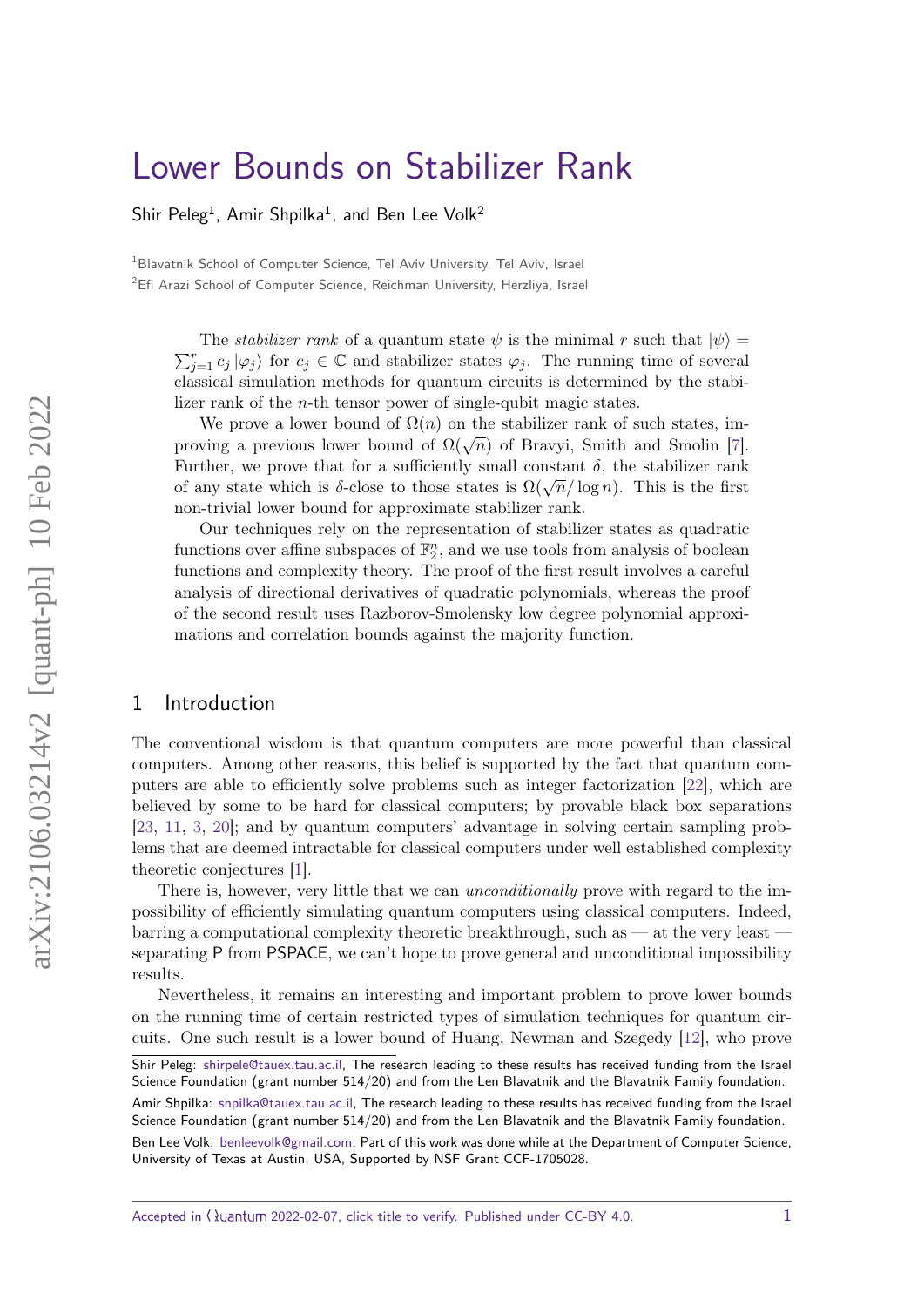unconditional exponential lower bounds for a subclass of simulators they call monotone simulators, which includes many, but not all, of the known simulation techniques.

Simulation algorithms based on stabilizer rank decompositions for quantum circuits dominated by Clifford gates [\[7,](#page-15-0) [5,](#page-15-5) [4\]](#page-15-6) is a recent powerful class of algorithms for classically simulating quantum circuits (which is not covered by the lower bound of [\[12\]](#page-15-4)). The computational cost of these algorithms is dominated by a certain natural algebraic and complexity-theoretic rank measure for quantum states, which we now define.

## <span id="page-1-1"></span>1.1 Clifford Circuits, Magic States and Stabilizer Rank

Clifford circuits are quantum circuits which only apply Clifford gates (for background on the Clifford group and the definitions of the type of gates considered in this paper, see [Appendix A\)](#page-16-3). Equivalently, such circuits only use CNOT, Hadamard, and phase gates. This is an important class of quantum circuits which, by the Gottesman-Knill theorem [\[10,](#page-15-7) [2\]](#page-15-8), can be efficiently simulated (on, say, the input  $|0^n\rangle$ ) by a classical algorithm. This highly non-obvious theorem follows from the fact that such circuits can only maintain certain states known as stabilizer states. These can be succinctly represented, and it is easy to track the state and update the succinct representation after any application of a Clifford gate.

Adding *T* gates (we refer again to [Appendix A](#page-16-3) for the definition) on top of the Clifford gates results in a universal quantum gate set, that is, a set which can approximate every unitary operation. It is then possible, using a simple gadget-based transformation, to "push the *T* gates to the inputs" and obtain an equivalent circuit, of roughly the same size, which only uses Clifford operations, and is given, as additional auxiliary inputs, sufficiently many copies of qubits in a so-called *magic state*  $[6, 7]$  $[6, 7]$  $[6, 7]$ . This transformation only increases the circuit size by a polynomial factor. For classical circuit complexity theorists, a useful albeit imperfect analogy is the fact that any size-*s* circuit can be simulated by a monotone circuit of size polynomial in *s*, which is given as additional inputs the *n* negations of the input variables  $x_1, \ldots, x_n$ .

Two examples for such magic states are  $|H\rangle = \cos(\pi/8)|0\rangle + \sin(\pi/8)|1\rangle$  and  $|R\rangle =$  $\cos(\beta)|0\rangle + e^{i\pi/4}\sin(\beta)|1\rangle$ , where  $\beta = \frac{1}{2}$  $\frac{1}{2}$  $\frac{1}{2}$  $\frac{1}{2}$  arccos(1/ $\sqrt{3}$ ) [\[6\]](#page-15-9).<sup>1</sup> This suggests the possibility of simulating a general quantum circuit by decomposing  $|H^{\otimes n}\rangle$  or  $|R^{\otimes n}\rangle$  as a linear combination of stabilizer states.

More formally,  $|\varphi\rangle$  is a *stabilizer state* if  $|\varphi\rangle = U |0^n\rangle$  where *U* is an *n*-bit Clifford unitary (see also Equation  $(1)$  and the following paragraph). The *stabilizer rank* of a state  $|\psi\rangle$ , denoted  $\chi(\psi)$ , is the minimal integer *r* such that

$$
|\psi\rangle = \sum_{j=1}^{r} c_j | \varphi_j \rangle \,,
$$

where for every  $1 \leq j \leq r$ ,  $|\varphi_j\rangle$  is a stabilizer state and  $c_j \in \mathbb{C}$ .

For any *n*-qubit state, the stabilizer rank is at most  $2^n$ . Interestingly, much smaller upper bounds can be shown for the the stabilizer rank of  $|H^{\otimes n}\rangle$ : Bravyi, Smith and Smolin [\[7\]](#page-15-0) proved that  $\chi(H^{\otimes 6}) \leq 7$  which implies that  $\chi(H^{\otimes n}) \leq 7^{n/6} \leq 2^{0.468n}$ . Bravyi, Smith and Smolin [\[7\]](#page-15-0) then use this identity to obtain simulation algorithms for circuits with a small number of *T* gates, whose running time is much faster than the trivial bruteforce simulation. A slightly faster algorithm was presented by Kocia who proved that

<span id="page-1-0"></span><sup>&</sup>lt;sup>1</sup>The state  $|R\rangle$  is often called  $|T\rangle$ . However, to avoid confusion, we follow the notation of  $|7\rangle$ , and reserve the notation  $|T\rangle$  for a different state. For a handy reference to our notation, see [Appendix A.](#page-16-3)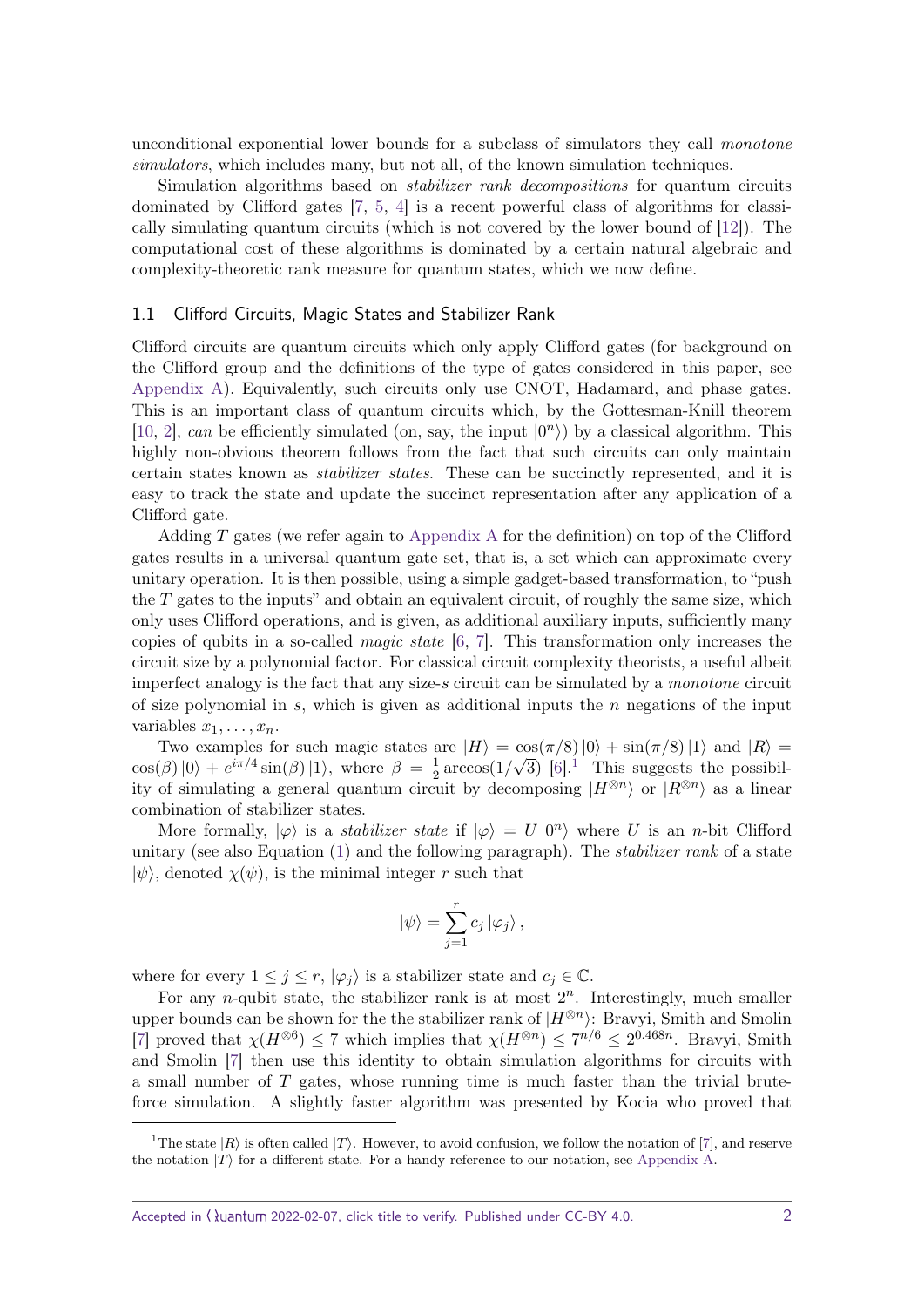$\chi(H^{\otimes 12}) \leq 47$  [\[14\]](#page-15-10), and upper bound was further improved by Qassim, Pashayan and Gosset [\[19\]](#page-16-4) who proved that  $\chi(H^{\otimes n}) = O(2^{\alpha n})$  for  $\alpha = \frac{1}{4}$  $\frac{1}{4} \log_2 3 \leq 0.3963.$ 

When simulating quantum circuits, it is often enough, for all intents and purposes, to obtain an approximation of their output state. Thus, it's natural to define a similar approximation notion for stabilizer rank. The  $\delta$ -approximate stabilizer rank of  $|\psi\rangle$ , denoted *χ*<sub>δ</sub>(*ψ*), is defined as the minimum of  $\chi(\varphi)$  over all states  $|\varphi\rangle$  such that  $||\psi - \varphi||_2 \leq \delta$ [\[4\]](#page-15-6). By considering approximate stabilizer decomposition of  $|H^{\otimes n}\rangle$ , improved simulation algorithms were obtained by Bravyi and Gosset [\[5\]](#page-15-5).

A natural question is then what is the limit of such simulation methods. As the running time of the simulation scales with the stabilizer rank, an upper bound which is polynomial  $(\text{in } n)$  on  $\chi(H^{\otimes n})$  or  $\chi(R^{\otimes n})$  will imply that BPP = BQP and even (by simulating quantum circuits with postselection)  $P = NP [4]$  $P = NP [4]$ , and thus seems highly improbable.<sup>[2](#page-2-0)</sup> Much stronger hardness assumptions than  $P \neq NP$ , such as the exponential time hypothesis, imply that  $\chi(H^{\otimes n}) = 2^{\Omega(n)}$  [\[17,](#page-15-11) [12\]](#page-15-4).

However, the starting point of this discussion was our desire to obtain unconditional impossibility results, and thus we are interested in provable lower bounds on  $\chi(H^{\otimes n})$  and  $\chi_{\delta}(H^{\otimes n})$ , and similarly for  $R^{\otimes n}$ .

While it's easy to see, using counting arguments, that the stabilizer rank of a random quantum state would be exponential, it is a challenging open problem to prove superpolynomial lower bounds on the rank of  $|H^{\otimes n}\rangle$  or for other explicit states. Bravyi, Smith polynomial lower bounds on the raing of  $\vert n \vert$  / or for other explicit states. Bravyi, simular and Smolin proved that  $\chi(H^{\otimes n}) = \Omega(\sqrt{n})$ . In this paper, we improve this lower bound, and also prove the first non-trivial lower bounds for approximate stabilizer rank.

## 1.2 Our results: Improved Lower Bounds on Stabilizer Rank and Approximate Stabilizer Rank

Our first result is an improved lower bound on  $\chi(H^{\otimes n})$  and  $\chi(R^{\otimes n})$ .

<span id="page-2-1"></span>**Theorem 1.1.**  $\chi(H^{\otimes n}) = \Omega(n)$ , and similarly,  $\chi(R^{\otimes n}) = \Omega(n)$ .

As we remark in [Section 1.3,](#page-3-1) proving super-linear lower bound on  $\chi(H^{\otimes n})$  will solve a notable open problem in complexity theory. We discuss this challenge, as well us some barriers preventing our technique from proving super-linear lower bounds, in [Section 1.5.](#page-5-0)

The result of [Theorem 1.1](#page-2-1) can be immediately adapted to prove the same lower bounds on the  $\delta$ -approximate stabilizer rank for exponentially small  $\delta$ . We are, however, interested in much coarser approximations, and we are able to prove a meaningful result even for *δ* being a small enough positive constant.

<span id="page-2-2"></span>**Theorem 1.2.** *There exists an absolute constant*  $\delta > 0$  *such that*  $\chi_{\delta}(H^{\otimes n}) = \Omega(\sqrt{n}/\log n)$ *, and similarly*  $\chi_{\delta}(R^{\otimes n}) = \Omega(\sqrt{n}/\log n)$ .

By definition, the stabilizer rank of any two states which are Clifford-equivalent is the same, and thus the lower bounds of [Theorem 1.1](#page-2-1) and [Theorem 1.2,](#page-2-2) while stated as lower bounds on the ranks of  $|H^{\otimes n}\rangle$  and  $|R^{\otimes n}\rangle$  hold for any state which is Clifford-equivalent to them, even up to a phase.

<span id="page-2-0"></span><sup>&</sup>lt;sup>2</sup>This implication holds up to uniformity issues having to do with finding the decomposition of  $|H^{\otimes n}\rangle$ as a linear combination of stabilizer states. However, these complexity classes collapses are not believed to hold even in the non-uniform world, and further, by the Karp-Lipton theorem, a non-uniform collapse also implies a collapse of the polynomial hierarchy in the uniform world.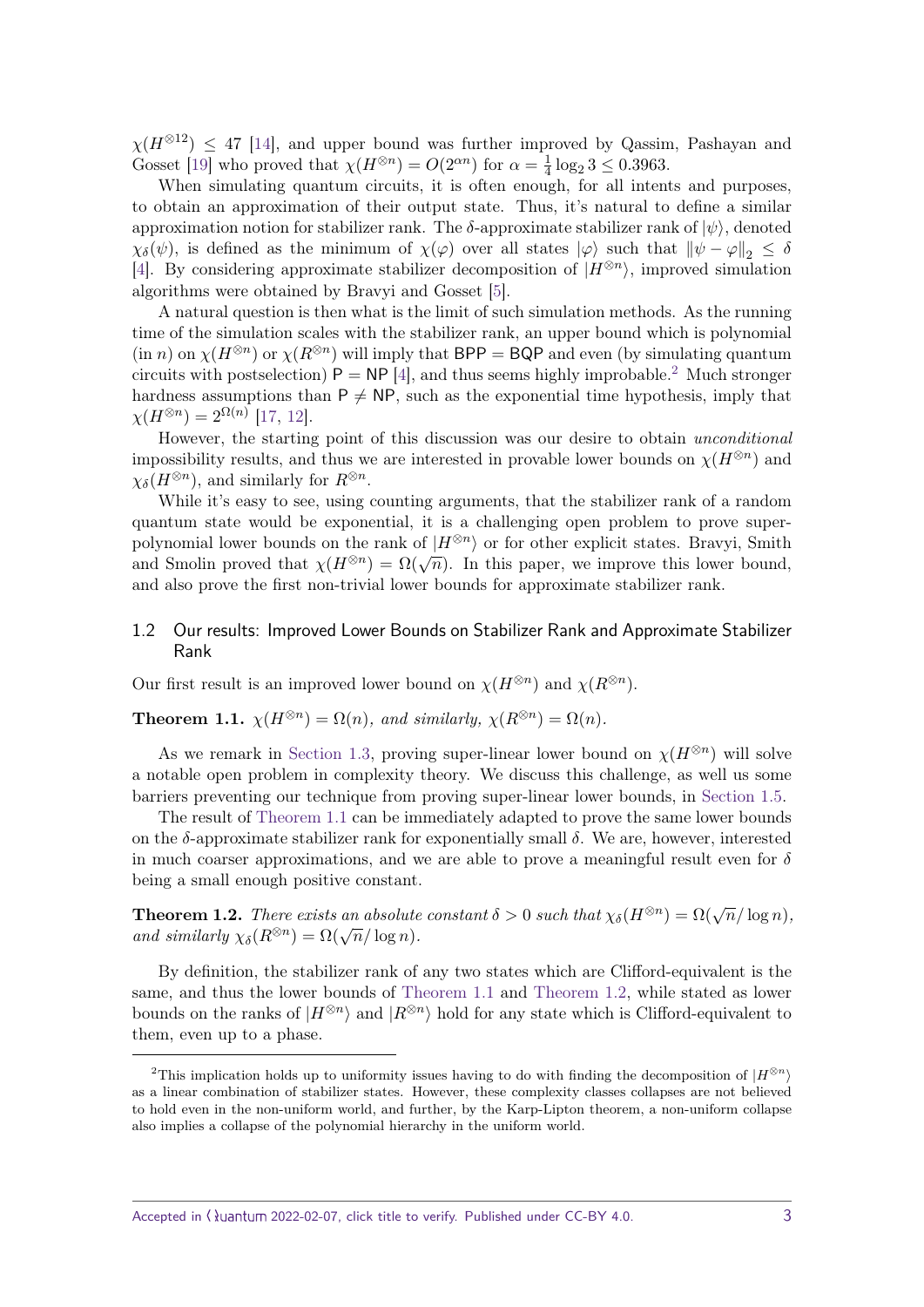#### <span id="page-3-1"></span>1.3 Technique: Stabilizer States as Quadratic Polynomials

The original proof of the Gottesman-Knill Theorem used the stabilizer formalism and tracked the current state of the circuit by storing the generators of the subgroup of the Pauli group which stabilizes the state, and updating them after each application of a Clifford operation. It turns out, however, that there is an alternative succinct representation of stabilizer states, using their amplitudes in the computational basis  $\{|x\rangle\}_{x \in \mathbb{F}_2^n}$  [\[8,](#page-15-12) [26\]](#page-16-5). This representation also leads to an alternative proof of the theorem, as explained in [\[26\]](#page-16-5).

If  $|\varphi\rangle$  is a stabilizer state then (up to normalization)

<span id="page-3-0"></span>
$$
|\varphi\rangle = \sum_{x \in A} i^{\ell(x)} (-1)^{q(x)} |x\rangle \tag{1}
$$

where  $A \subseteq \mathbb{F}_2^n$  is an affine subspace,  $\ell(x)$  is an  $\mathbb{F}_2$ -linear function and  $q(x)$  is a quadratic polynomial over  $\mathbb{F}_2$ . The amplitudes of  $|H^{\otimes n}\rangle$  and  $|R^{\otimes n}\rangle$  are also easy to compute. For example, recall that  $|H\rangle = \cos(\pi/8)|0\rangle + \sin(\pi/8)|1\rangle$ , and thus

$$
|H^{\otimes n}\rangle = \sum_{x\in\mathbb{F}_2^n} \cos(\pi/8)^{n-|x|} \sin(\pi/8)^{|x|} |x\rangle,
$$

where  $|x|$  denotes the Hamming weight of  $x$ .

It is convenient to recast this problem as a problem about functions on the boolean cube in the following natural way. For an *n*-qubit state  $|\psi\rangle$  we associate a function  $F_{\psi}: \mathbb{F}_2^n \to \mathbb{C}$ such that  $F_{\psi}(x)$  equals the amplitude of  $|x\rangle$  when writing  $|\psi\rangle$  in the computational basis. In this formulation, our "building blocks" are *stabilizer functions*, i.e., functions of the form

$$
\varphi(x) = i^{\ell(x)} (-1)^{q(x)} 1\!\!1_A
$$

where *A* is an affine subspace,  $1_A$  is the indicator function of *A* (i.e.,  $1_A(x) = 1$  if  $x \in A$ and zero otherwise),  $\ell$  is a linear function and  $q$  is a quadratic polynomial. Let  $H_n$  denote the function associated with  $|H^{\otimes n}\rangle$ . We would like to show that in any decomposition

$$
H_n(x) = \sum_{j=1}^r c_j \varphi_j(x) = \sum_{j=1}^r c_j i^{\ell(x)} (-1)^{q_j(x)} \mathbb{1}_{A_j}(x)
$$

where  $c_j \in \mathbb{C}$  and  $\varphi_i(x)$  are stabilizer functions, *r* must be large.

Our techniques for showing that use tools from the analysis of boolean functions and from complexity theory. In [Section 1.4](#page-4-0) we recall some similar questions that have arisen in complexity theory.

For the proof of [Theorem 1.1,](#page-2-1) we show that if  $f$  is a function of stabilizer rank at most, say,  $n/100$ , then it is possible to find two vectors  $x, y \in \mathbb{F}_2^n$  such that the Hamming weight of *x* is very small, the Hamming weight of *y* is very large, and  $f(x) = f(x + y)$ . Since  $|x+y| \ge |y| - |x|$ , for the correctly chosen parameters we get that  $|x+y| > |x|$ , which leads to a contradiction if  $f = H_n$ , since  $H_n$  takes different value on each layer of the Hamming cube.

To find such *x* and *y*, given a decomposition  $\sum_{j=1}^{r} c_j i^{\ell(x)} (-1)^{q_j} 1\!\!1_{A_j}$  with  $r \leq n/100$ , we find x, y such that  $\ell_j(x) = \ell_j(x+y)$ ,  $q_j(x) = q_j(x+y)$  and  $\mathbb{1}_{A_j}(x) = \mathbb{1}_{A_j}(x+y)$  for all  $j \in [r]$ .

Observe that for a fixed  $y \in \mathbb{F}_2^n$  and a quadratic polynomial  $q(x)$ , the equation  $q(x)$ *q*(*x*+*y*) is an affine linear equation in unknowns *x*. Thus, denoting  $\Delta_y(q) = q(x) + q(x+y)$ (this is also called the directional derivative of  $q$  with respect to  $y$ ), we get a system of affine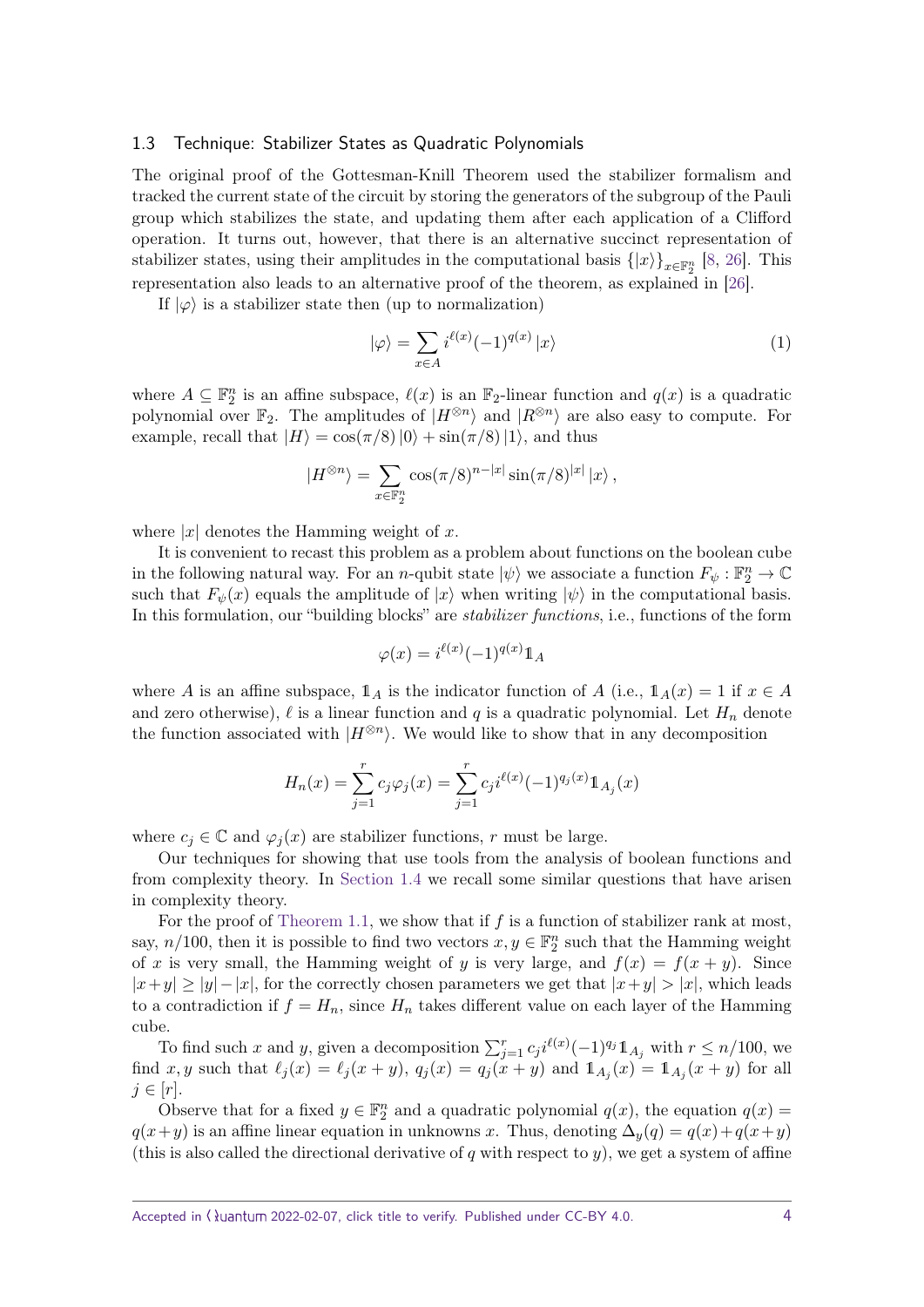linear equations  $\{\Delta_y(q_j) = 0\}_{j \in [r]}$  in *x*, which, assuming *r* is small, has many solutions (assuming it is solvable at all).

The additional requirements  $\ell_j(x) = \ell_j(x + y)$  and  $\mathbb{1}_{A_j}(x) = \mathbb{1}_{A_j}(x + y)$  make things more complicated. However, using an averaging argument and by again utilizing the fact that  $r$  is relatively small, we are able to find a large affine subspace  $U$  of vectors which satisfy those equations, and then we analyze the above system of linear equations over the affine subspace *U*.

In order to satisfy the conditions on the Hamming weights of *x* and *y* we use Kleitman's theorem [\[13\]](#page-15-13) which gives an upper bound on the size of sets of the boolean cube with small diameter, as well as some elementary linear algebra. The full proof of [Theorem 1.1](#page-2-1) appears in [Section 3.](#page-7-0)

The proof of [Theorem 1.2](#page-2-2) follows a different strategy. Starting from a state  $|\psi\rangle$  of rank *r* which is *δ*-close to  $|H^{\otimes n}\rangle$  for some small enough constant  $\delta > 0$ , we show how to use  $|\psi\rangle$ in order to construct an  $\mathbb{F}_2$ -polynomial of degree  $O(r \log r)$  which  $(1 - \varepsilon)$ -approximates the majority function on  $m = \Omega(n)$  bits. By a well known correlation bound of Razborov and Smolensky [\[21,](#page-16-6) [24,](#page-16-7) [25\]](#page-16-8), this implies that  $r = \Omega(\sqrt{n}/\log n)$ .

We now explain how to obtain this polynomial approximating the majority function. Let  $p = \sin^2(\pi/8) = 0.146...$  Instead of majority, it is convenient to first consider the function  $\text{THR}_{pn}$  which is 1 on all inputs x whose Hamming weight is at least pn, and zero otherwise. Note that this function is trivial to approximate under the uniform distribution by the constant 1 polynomial, but the approximation question becomes meaningful when considering  $B(n, p)$ , the binomial distribution with parameter p on the *n*-dimensional cube. This is useful since the  $L_2$  mass of the vector  $|H^{\otimes n}\rangle$  is distributed according to this distribution. In particular it is heavily concentrated on coordinates x such that  $|x| = pn \pm O(\sqrt{n}),$ and a state  $|\psi\rangle$  which is  $\delta$ -close to  $|H^{\otimes n}\rangle$  must contain in almost all of these coordinates values which are very close to those of  $|H^{\otimes n}\rangle$ . It is then possible to obtain from  $\psi$  a boolean function  $f$  which approximates the function  $\text{THR}_{pn}$ . We observe that a restriction *g* of *f* to a random set of 2*pn* coordinates will approximate the majority function, and further, assuming  $|\psi\rangle$  has stabilizer rank r, and using standard techniques again borrowed from Razborov and Smolensky,  $q$  itself can be approximated by a polynomial  $\tilde{q}$  of degree  $O(r \log r)$ . It follows that  $\tilde{g}$  approximates the majority function over 2*pn* bits. The full proof of [Theorem 1.2](#page-2-2) appears in [Section 4.](#page-9-0)

## <span id="page-4-0"></span>1.4 Related Work

As mentioned above, the previous best lower bound was an  $\Omega(\sqrt{n})$  lower bound for exact stabilizer rank of  $|H^{\otimes n}\rangle$  proved by Bravyi, Smith and Smolin [\[7\]](#page-15-0). Stronger lower bounds are known in restricted models. As mentioned by [\[7\]](#page-15-0) (see also Lemma 2 in [\[5\]](#page-15-5)), for every stabilizer state  $|\varphi\rangle$  it holds that  $|\langle \varphi|H^{\otimes n}\rangle| \leq 2^{-\Omega(n)}$  which immediately implies an exponential lower bound in the case that the coefficients  $c_i$  are bounded in magnitude (in particular, this holds if the states in the decomposition are orthogonal). It is worth noting that by Cramer's rule, in any rank  $r$  decomposition the coefficients  $c_j$  can be taken to be of magnitude at most exponential in *n* and *r*.

Bravyi et al. [\[4\]](#page-15-6) present a different restricted model in which they prove an exponential lower bound.

Related questions have been considered before in complexity theory. The so called "quadratic uncertainty principle" [\[9,](#page-15-14) [27\]](#page-16-9) is a conjecture which states that in any decompo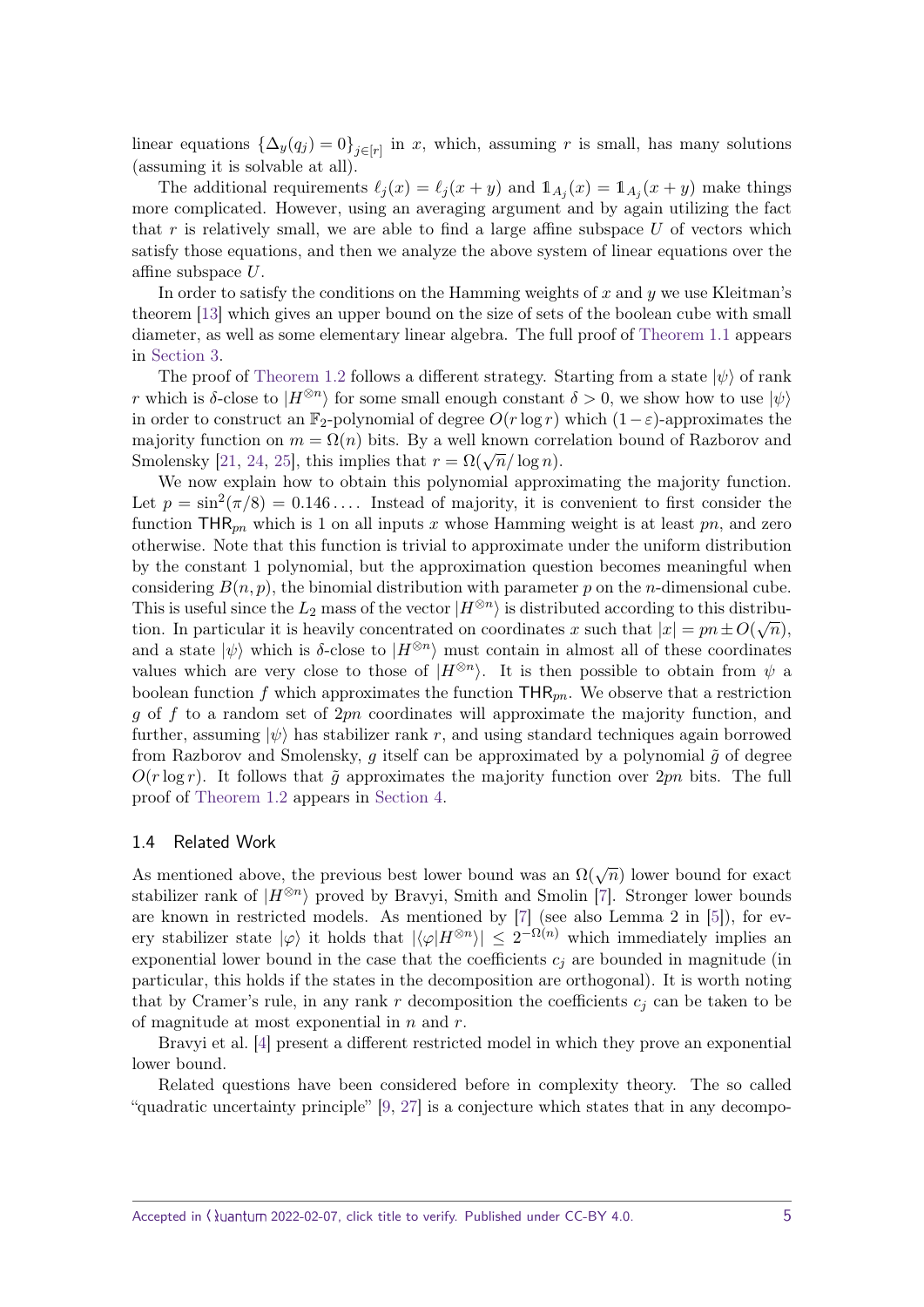sition of the AND function as a sum

<span id="page-5-1"></span>
$$
\sum_{j=1}^{r} c_j (-1)^{q_j(x)},\tag{2}
$$

for quadratic functions  ${q_j}_{j \in [r]}$  and  $c_j \in \mathbb{C}$ ,  $r = 2^{\Omega(n)}$ . The best lower bound known is  $r > n/2$  (see [\[27\]](#page-16-9)). Note that since in the stabilizer rank case we allow functions of the form  $(-1)^q \cdot 1_A$  for affine subspaces *A*, the model we consider in this paper is stronger: in particular the AND function itself is a stabilizer function and its stabilizer rank is 1.

Williams [\[27\]](#page-16-9) has constructed, for every positive integer *k*, a function  $f_k \in \mathsf{NP}$  which requires  $r = \Omega(n^k)$  in any decomposition as in [\(2\)](#page-5-1). It remains, however, an intriguing open problem to construct boolean function in P which requires a super-linear number of summands.

We remark that proving super linear lower bounds on the stabilizer rank of  $|H^{\otimes n}\rangle$  will solve this problem. Indeed, as mentioned above, the stabilizer rank model is even stronger, and thus lower bounds carry over to weaker models. Furthermore, even though  $H_n$  itself is not a boolean function,  $|H\rangle$  is Clifford-equivalent (up to an unimportant phase) to  $|T\rangle := \frac{1}{\sqrt{2}}$  $\frac{1}{2}(|0\rangle + e^{i\pi/4}|1\rangle)$  (see [\[7\]](#page-15-0)), which implies that the stabilizer rank of  $|H^{\otimes n}\rangle$  equals the stabilizer rank of  $|T^{\otimes n}\rangle$ . Denoting  $T_n$  the function associated with  $T^{\otimes n}$ , it is now evident that  $T_n(x)$  depends only on |x| mod 8, and therefore

$$
T_n = \sum_{j=0}^7 b_j M_j(x),
$$

where for  $j \in \{0, ..., 7\}$ ,  $b_j \in \mathbb{C}$  and  $M_j : \mathbb{F}_2^n \to \{0, 1\}$  is a boolean function such that  $M_i(x) = 1$  if and only if  $|x| = j$  mod 8. Thus, a super-linear lower bound on the stabilizer rank of  $|H^{\otimes n}\rangle$  will imply a super-linear lower bound on the rank of the (boolean) mod 8 function.

Following the initial publication of this work, our results were reproved using different techniques. Labib [\[15\]](#page-15-15) used higher-order Fourier analysis in order to prove a result similar to [Theorem 1.1,](#page-2-1) and extended it to qudits of any prime dimension. Lovitz and Steffan [\[16\]](#page-15-16) proved nearly identical lower bounds for exact and approximate stabilizer rank using number-theoretic techniques.

#### <span id="page-5-0"></span>1.5 Open Problems

While [Theorem 1.1](#page-2-1) improves upon the previous best lower bound known, we are unfortunately unable to prove super-polynomial or even super-linear lower bounds on  $\chi(H^{\otimes n})$  or  $\chi(R^{\otimes n})$ . Further, our techniques seem incapable of proving super-linear lower bounds, as they extend to any representation of  $H_n$  as an arbitrary function of  $r$  stabilizer functions, and not necessarily a linear combination of them.

As mentioned in [Section 1.4,](#page-4-0) it seems that a first step could be proving super-linear lower bounds for the quadratic uncertainty principle problem. A different approachable open problem is to improve our lower bound on the *δ*-approximate stabilizer rank to be closer to  $\Omega(n)$ . This could perhaps be easier assuming  $\delta$  is polynomially small in *n*.

**Acknowledgements** The third author would like to thank Andru Gheorghiu for introducing him to the notion of stabilizer rank.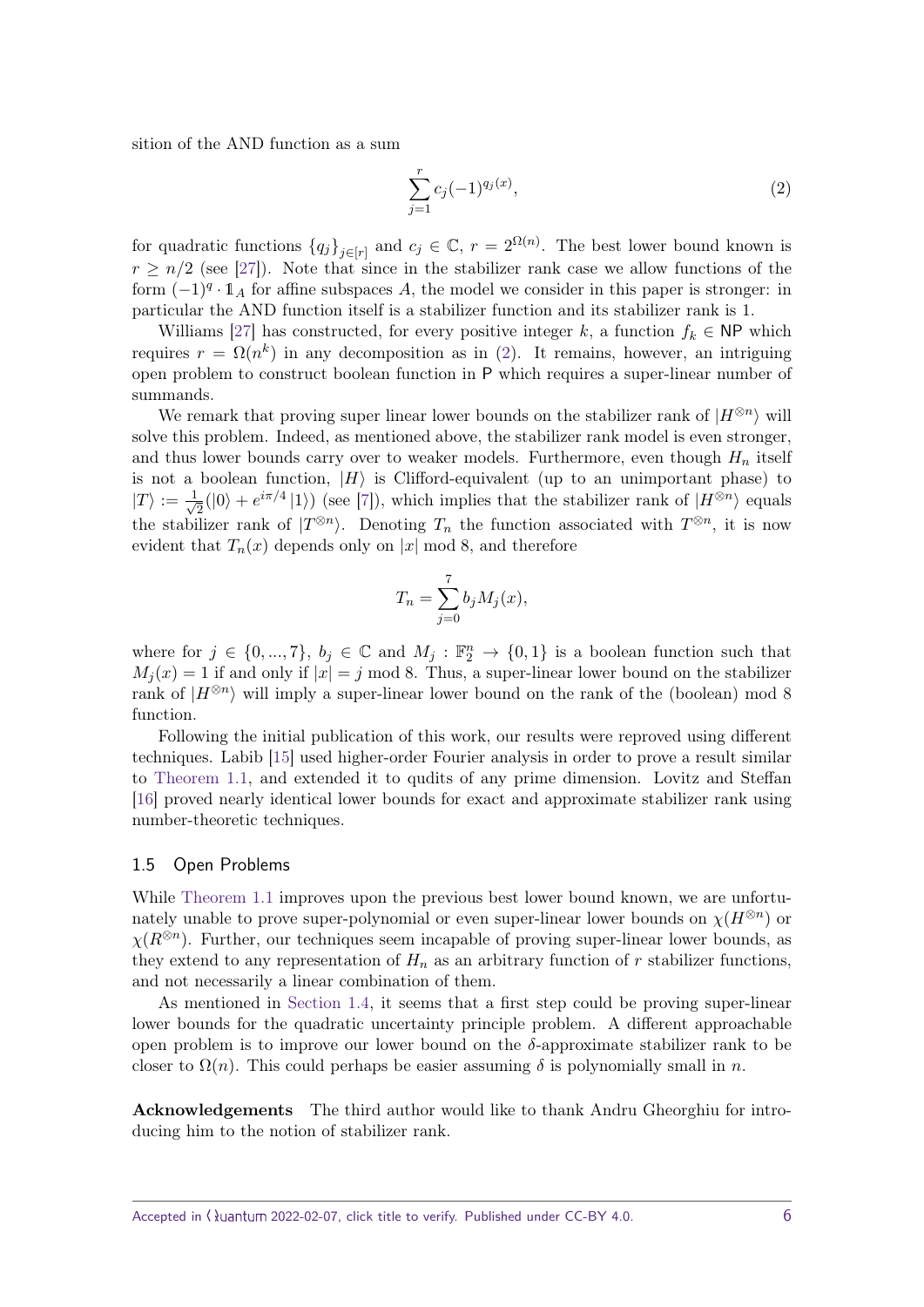## 2 Preliminaries

## 2.1 General Notation

As mentioned in the introduction, it is often convenient to speak about functions on the boolean cube rather than quantum states. For an *n*-qubit state  $|\psi\rangle = \sum_{x \in \mathbb{F}_2^n} c_x |x\rangle$ , the associated function  $F_{\psi}: \mathbb{F}_2^n \to \mathbb{C}$  is defined as  $F_{\psi}(x) = c_x$ .

The  $L_2$  norm of the function  $F: \mathbb{F}_2^n \to \mathbb{C}$  is then the same as the norm of the corresponding vector, i.e.,  $||F|| = \left(\sum_{x \in \mathbb{F}_2^n} |F(x)|^2\right)^{1/2}$ .

A function  $\varphi : \mathbb{F}_2^n \to \mathbb{C}$  is called a *stabilizer function* if there exists an *n*-variate linear function  $\ell(x)$ , an *n*-variate quadratic polynomial  $q(x) \in \mathbb{F}_2[x_1, \ldots, x_n]$  and an affine subspace  $A \subseteq \mathbb{F}_2^n$  such that  $\varphi(x) = i^{\ell(x)}(-1)^{q(x)} \mathbb{1}_A$ , where  $\mathbb{1}_A$  denotes the characteristic function of *A*. As shown in [\[8,](#page-15-12) [26\]](#page-16-5), stabilizer functions indeed correspond to stabilizer states up to normalization (which has no effect on the stabilizer rank).

The *stabilizer rank* of a function  $F : \mathbb{F}_2^n \to \mathbb{C}$ , denoted  $\chi(F)$ , is the minimal *r* such that there exist  $c_1, \ldots, c_r \in \mathbb{C}$  and stabilizer functions  $\varphi_1, \ldots, \varphi_r$  such that  $F(x) =$  $\sum_{j=1}^r c_j \varphi_j(x)$ .

For a vector  $x \in \mathbb{F}_2^n$  we denote by  $|x|$  its Hamming weight. We denote by  $\mathsf{Maj}_m : \mathbb{F}_2^m \to$  $\mathbb{F}_2$  the *m*-bit majority function, that is  $\text{Maj}_m(x) = 1$  if and only if  $|x| \geq m/2$ .

**Definition 2.1.** *Let*  $A \subset \mathbb{F}_2^n$ *. The* diameter *of*  $A$ *, denoted* diam $(A)$ *, is defined as* 

$$
\max_{u,v \in A} d(u,v) = \max_{u,v \in A} |u+v|.
$$

*Here*  $d(u, v)$  *denotes the Hamming distance of u and v*.

Kleitman [\[13\]](#page-15-13) proved that sets of small diameter cannot be too large.

<span id="page-6-3"></span>**Theorem 2.2** ([\[13\]](#page-15-13)). Let  $A \subset \mathbb{F}_2^n$  such that  $\text{diam}(A) \leq 2k$  for  $k < n/2$ . Then,

$$
|A| \le \sum_{j=0}^k {n \choose j} \le 2^{H_2(\frac{k}{n})n},
$$

*where*  $H_2(p) = -p \log_2 p - (1 - p) \log_2 (1 - p)$  *is the binary entropy function.* 

This result is obviously tight as shown by the example of the set of all vectors of Hamming weight at most *k*.

## 2.2 Linear Algebraic Facts

Recall that an affine subspace  $U \in \mathbb{F}_2^n$  is a the set of solutions to a system of affine equations, i.e., a system of the form  $Mx = b$  for some  $M \in \mathbb{F}_2^{k \times n}$  and  $b \in \mathbb{F}_2^k$ . Every affine subspace can be written as  $U = u + U_0$  for  $u \in \mathbb{F}_2^n$  and a linear subspace  $U_0 \subseteq \mathbb{F}_2^n$ . In our terminology, linear subspaces are in particular affine subspaces (and similarly, linear functions are a special case of affine functions).

We record the following useful facts.

<span id="page-6-2"></span>**Fact 2.3.** Let  $U \subsetneq \mathbb{F}_2^n$  be an affine subspace, and let  $v \in \mathbb{F}_2^n \setminus U$ . Then there is an affine *function*  $a(x): \mathbb{F}_2^n \to \mathbb{F}_2$  *such that*  $a(v) = 1$  *and for every*  $u \in U$ *,*  $a(u) = 0$ *.* 

<span id="page-6-1"></span>**Fact 2.4.** *Let*  $U_1, U_2 \subseteq \mathbb{F}_2^n$  *be affine subspaces such that*  $U_1 \cap U_2 \neq \emptyset$ *. Then* 

 $\dim(U_1 + U_2) = \dim(U_1) + \dim(U_2) - \dim(U_1 \cap U_2)$ .

<span id="page-6-0"></span>Accepted in  $\lambda$ uantum 2022-02-07, click title to verify. Published under CC-BY 4.0. 7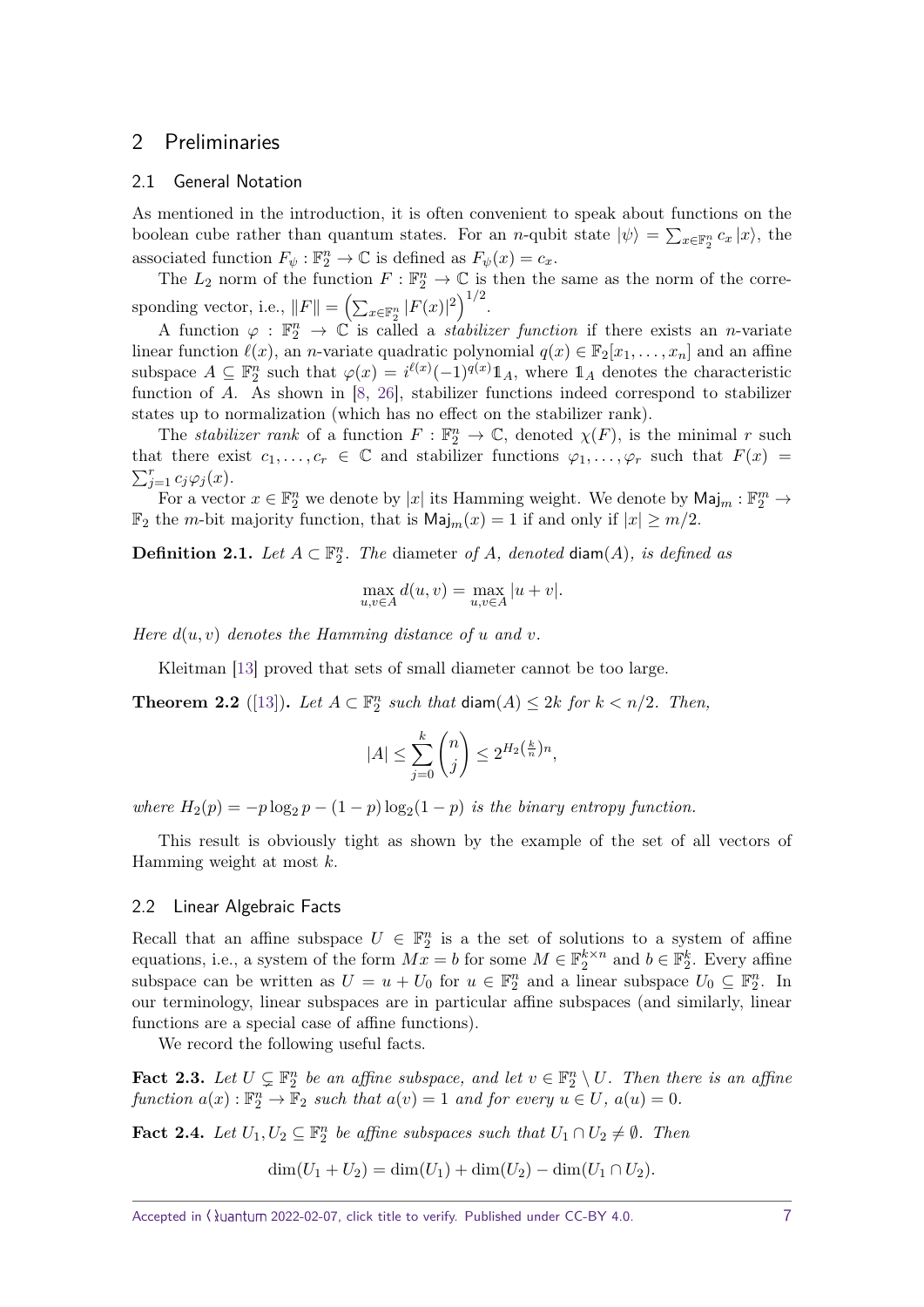**Claim 2.5.** *Let U* ⊆  $\mathbb{F}_2^n$  *be an affine subspace, with* dim(*U*) = *n* − *k* > 0*. There exists a* subset  $S \subset [n]$ , of size  $|S| = n - k$  such that for every  $v \in \mathbb{F}_2^{n-k}$  there is  $u \in U$  with  $u|_S = v$  *(where*  $u|_S$  *denotes the restriction of u to the coordinates indexed by S)*.

*Proof. U* is the set of solutions for an equation  $Mx = b$  for a matrix  $M \in \mathbb{F}_2^{k \times n}$  and  $b \in \mathbb{F}_2^k$ . The fact that  $\dim(U) = n - k$  implies that *M* has rank *k*, and there is a  $k \times k$  non-singular submatrix  $M'$  of  $M$ . Denote by  $S$  the columns of  $M$  that do not appear in  $M'$ . For every  $v \in \mathbb{F}_2^{n-k}$ , fixing  $x|_S = v$  in the equation  $Mx = b$  gives a system of equations  $M'x' = b'$  in the set of remaining k unknowns  $x'$ , which has a solution since  $M'$  is non-singular.  $\Box$ 

<span id="page-7-2"></span>**Corollary 2.6.** *Let*  $U \subseteq \mathbb{F}_2^n$  *be an affine subspace with*  $\dim(U) = n - k > 0$ *. Then, there exists*  $u \in U$  *with*  $|u| \leq k$ *.* 

*Proof.* Follows immediately from applying [Claim 2.5](#page-6-0) with  $v = 0$ .

 $\Box$ 

Finally, we define the directional derivative of a quadratic function over  $\mathbb{F}_2$ .

**Definition 2.7.** Let  $q \in \mathbb{F}_2[x_1, \ldots, x_n]$  be a polynomial of degree 2. Let  $0 \neq y \in \mathbb{F}_2^n$ . The directional derivative *of q in direction y is defined to be the function*

$$
\Delta_y(q)(x) := q(x) + q(x+y) \in \mathbb{F}_2[x_1,\ldots,x_n].
$$

*Observe that for every y*,  $\Delta_y(q)$  *is an affine function in x.* 

## <span id="page-7-0"></span>3 A Lower Bound for Exact Stabilizer Rank

<span id="page-7-1"></span>In this section we prove [Theorem 1.1.](#page-2-1) We first present the main lemma of this section.

**Lemma 3.1.** Let  $F : \mathbb{F}_2^n \to \mathbb{C}$  be a function of stabilizer rank  $r$  such that  $r \leq n/100$ . *Then, there exist*  $y, z \in \mathbb{F}_2^n$  *such that*  $|y| \neq |z|$  *and*  $F(y) = F(z)$ *.* 

[Theorem 1.1,](#page-2-1) which we now restate, is an immediate corollary of [Lemma 3.1.](#page-7-1)

**Theorem 3.2.** *Let*  $|B\rangle$  *be either*  $|H\rangle$  *or*  $|R\rangle$ *. Then*  $\chi(B^{\otimes n}) = \Omega(n)$ *.* 

*Proof.* In the case where  $|B\rangle = |H\rangle$ , the associated function  $F_H : \mathbb{F}_2^n \to \mathbb{C}$  is defined by  $F_H(x) = \cos(\pi/8)^{n-|x|} \sin(\pi/8)^{|x|}$ . If  $|B\rangle = |R\rangle$ , the associated function  $F_R : \mathbb{F}_2^n \to \mathbb{C}$  is defined by  $F_R(x) = \cos(\beta)^{n-|x|} (e^{i\pi/4} \sin(\beta))^{|x|}$  where  $\beta = \arccos(1/\sqrt{3})/2$ .

It is immediate to verify that for every  $y, z \in \mathbb{F}_2^n$  of different Hamming weight those functions attain different values. Thus, by [Lemma 3.1,](#page-7-1) their stabilizer rank is at least *n/*100.  $\Box$ 

We turn to the proof of [Lemma 3.1.](#page-7-1)

*Proof of [Lemma 3.1.](#page-7-1)* Let  $F: \mathbb{F}_2^n \to \mathbb{C}$  be a function of stabilizer rank at most  $r \leq n/100$ , i.e.,

$$
F(x) = \sum_{j=1}^{r} c_j i^{\ell_j(x)} (-1)^{q_j(x)} \mathbb{1}_{A_j}(x),
$$

where for every  $j \in [r]$ ,  $\ell_j$  is a linear function,  $q_j$  is a quadratic function, and  $A_j \subseteq \mathbb{F}_2^n$  is an affine subspace.

To prove the statement of the lemma, we will show that there exist  $y, z \in \mathbb{F}_2^n$  such that  $|y| < |z|$  and for every  $j \in [r]$  all of the following hold: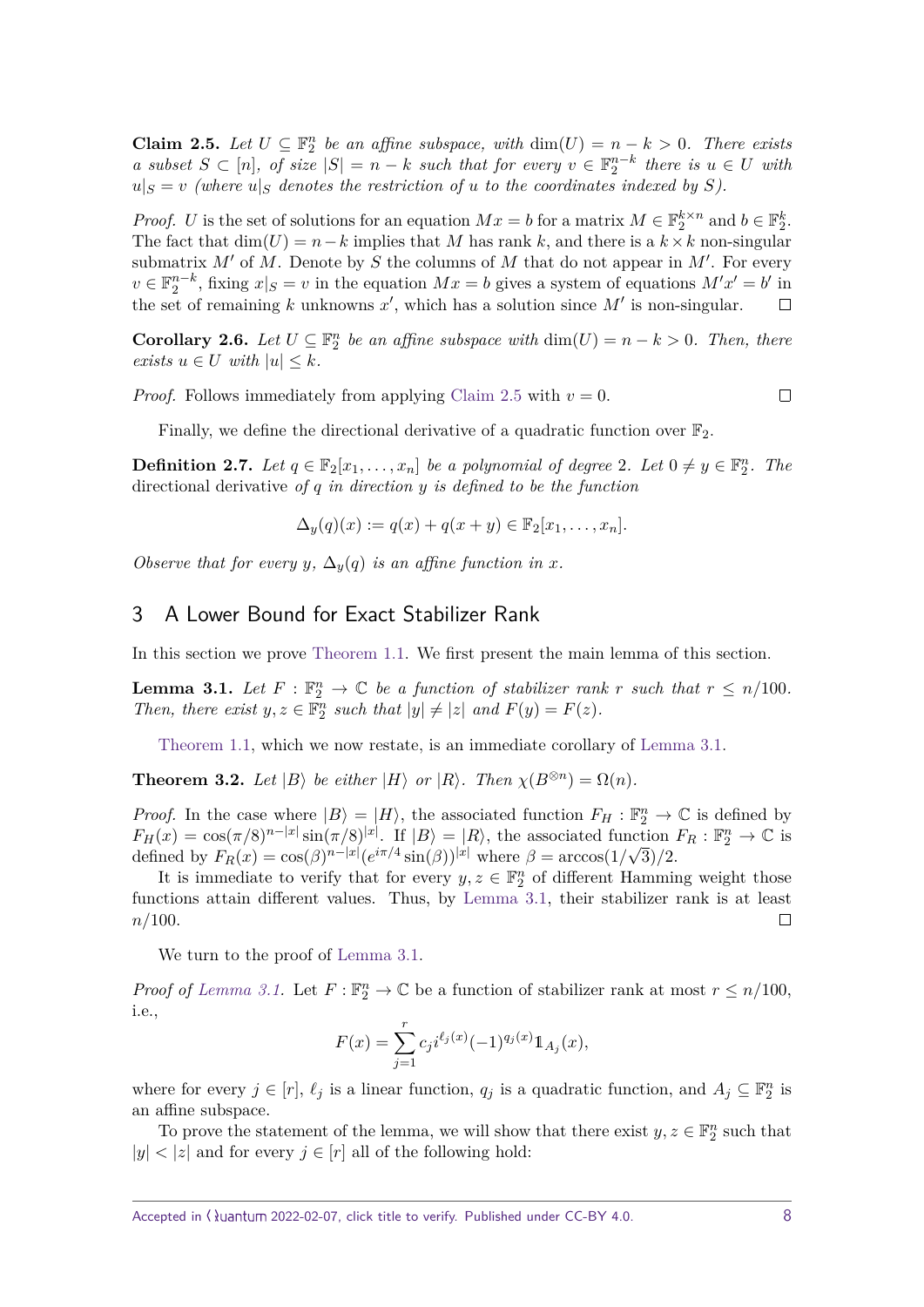- 1.  $\ell_i(y) = \ell_i(z)$
- 2.  $1\!\!1_{A_j}(y) = 1\!\!1_{A_j}(z)$
- 3.  $q_i(y) = q_i(z)$ .

The first two items are handled by the following claim, which shows that there is a large affine subspace satisfying both conditions.

<span id="page-8-0"></span>**Claim 3.3.** *There's an affine subspace*  $U \subseteq \mathbb{F}_2^n$  *of dimension at least*  $n - 3r$  *such that for* every  $j \in [r]$  and for every  $u_1, u_2 \in U$ ,  $\ell_j(u_1) = \ell_j(u_2)$  and  $\mathbb{1}_{A_j}(u_1) = \mathbb{1}_{A_j}(u_2)$ .

We defer the proof of [Claim 3.3](#page-8-0) to the end of this proof. Write  $U = u + U_0$  where  $u \in \mathbb{F}_2^n$  and  $U_0 \subseteq \mathbb{F}_2^n$  is a *linear* subspace. The next claim handles the third item above.

<span id="page-8-1"></span>**Claim 3.4.** *There exists*  $v \in U_0$  *with*  $|v| \geq 2n/3$  *such that the system of equations* 

$$
\{q_j(x) = q_j(x+v)\}_{j \in [r]}
$$

*(in unknowns x) has a solution in U.*

We postpone the proof of this claim as well, and now explain how it implies the result. Let  $v \in U_0$  as promised in [Claim 3.4.](#page-8-1) The set of solutions in *U* to the system of affine equations

<span id="page-8-2"></span>
$$
\{q_j(x) = q_j(x+v)\}_{j \in [r]} = \{\Delta_v(q)(x) = 0\}_{j \in [r]}
$$
\n(3)

is non-empty (by [Claim 3.4\)](#page-8-1), and thus by [Fact 2.4,](#page-6-1) the set of solutions in  $U$  to  $(3)$  is an affine subspace  $V \subseteq U$  of dimension at least  $n - 4r$ .

By [Corollary 2.6,](#page-7-2) there is  $y \in V$  with  $|y| \leq 4r$ . Set  $z = y+v$ , so that  $q_i(y) = q_i(y+v)$ *q*<sub>*j*</sub>(*z*) for all *j* ∈ [*r*]. Observe that *z* ∈ *U*, since [Claim 3.4](#page-8-1) promises that *v* ∈ *U*<sub>0</sub>. Thus *y* and *z* attain the same values on  $\ell_j$  and  $\mathbb{1}_{A_j}$  for all  $j \in [r]$  as well. Finally note that  $|y| \leq 4r$  whereas

$$
|z| = |y + v| \ge |v| - |y| \ge \frac{2n}{3} - 4r > 4r.
$$

It remains to prove [Claim 3.3](#page-8-0) and [Claim 3.4.](#page-8-1)

*Proof of [Claim 3.3.](#page-8-0)* Let  $V_1 \subset \mathbb{F}_2^n$  be the linear subspace defined by the system of equations  $\{\ell_j = 0\}$  for all  $j \in [r]$ . It holds that  $\dim(V_1) \geq n - r > 0$ .

Consider now the map  $E: V_1 \to \{0,1\}^r$ , defined by

$$
E(x) = (\mathbb{1}_{A_1}(x), \ldots, \mathbb{1}_{A_r}(x)).
$$

By the pigeonhole principle, there is  $\alpha \in \{0,1\}^r$  with  $|E^{-1}(\alpha)| \geq 2^{\dim V_1 - r} \geq 2^{n-2r}$ . Let *S* be the support of  $\alpha$ , that is, the set of indices  $j \in [r]$  such that  $\alpha_j = 1$ . We have that

$$
E^{-1}(\alpha) = \left( \left( \bigcap_{j \in S} A_j \right) \setminus \left( \bigcup_{j \notin S} A_j \right) \right) \cap V_1 \subseteq \left( \bigcap_{j \in S} A_j \right) \cap V_1
$$

(for notational convenience, if  $S = \emptyset$ , then  $\bigcap_{j \in S} A_j = \mathbb{F}_2^n$ ).

Let  $V_2 = \left(\bigcap_{j \in S} A_j\right) \cap V_1$ . Then  $V_2$  is an affine subspace, and  $|V_2| \geq |E^{-1}(\alpha)| \geq 2^{n-2r}$ , so dim( $V_2$ ) >  $n - 2r > 0$ .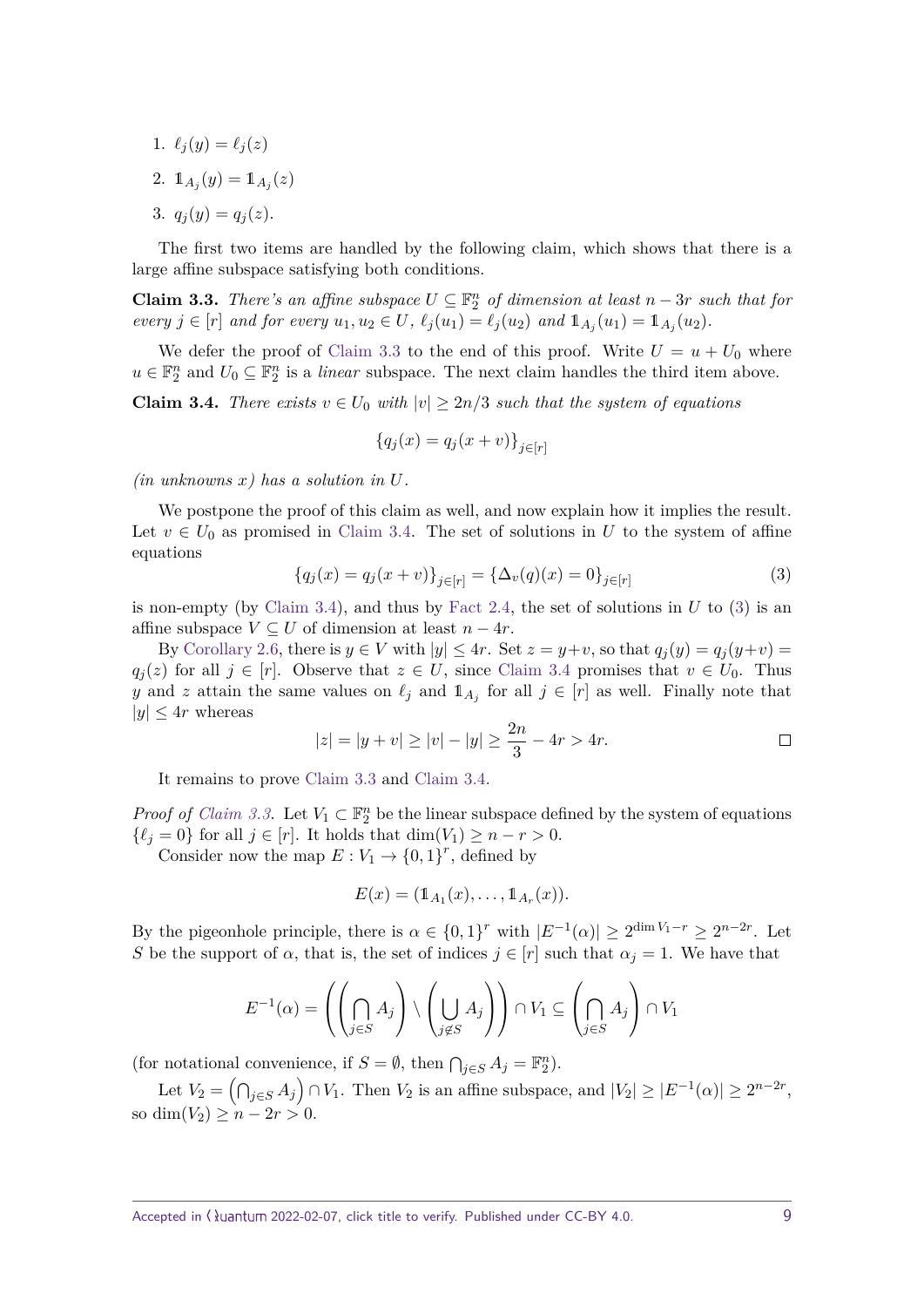Pick now an arbitrary  $x_0 \in E^{-1}(\alpha)$ . Thus,  $x_0 \in V_2$ , and for every  $j \notin S$ ,  $x_0 \notin A_j$ . By [Fact 2.3,](#page-6-2) for every  $j \notin S$  there is an affine equation  $a_j$  such that  $a_j(x_0) = 1$  and for all *x* ∈ *A*<sub>*j*</sub>,  $a_j(x) = 0$ . Let

$$
U = \{ x \in V_2 : \text{for all } j \notin S, a_j(x) = 1 \}.
$$

Then *U* is an affine subspace (as it is defined by at most *r* additional affine constraints on *V*<sub>2</sub>), and it is non-empty (since  $x_0 \in U$ ). By [Fact 2.4,](#page-6-1) it follows that dim(*U*) ≥  $n-2r-r=$ *n* − 3*r*. Further, for every  $x \in U$  and  $j \in [r]$ , it holds that  $\ell_i(x) = 0$  and

$$
1\!\!1_{A_j}(x) = \begin{cases} 1 & j \in S \\ 0 & j \notin S \end{cases}
$$

which completes the proof.

We finish the section by proving [Claim 3.4.](#page-8-1)

*Proof of [Claim 3.4.](#page-8-1)* Consider the map  $\Gamma: U \to \{0,1\}^r$  defined by

$$
\Gamma(x)=(q_1(x),\ldots,q_r(x)).
$$

For every  $\alpha \in \{0,1\}^r$ , let  $\Gamma_{\alpha} = \{x_1 + x_2 : x_1, x_2 \in \Gamma^{-1}(\alpha)\}$ . Observe that for every  $\alpha$ ,  $\Gamma_{\alpha} \subseteq U_0$ . Furthermore, for every  $v \in \Gamma_{\alpha}$ , the set of affine equations

$$
\left\{\Delta_v(q_j)(x) = 0\right\}_{j \in [r]},
$$

in unknowns *x*, has a solution in *U*. Indeed,  $v = x_1 + x_2$  where  $x_1, x_2 \in \Gamma^{-1}(\alpha)$ , and thus  $q_i(x_1) = q_i(x_2) = q_i(x_1 + v)$  for every  $j \in [r]$ , which implies that  $x_1$  is a solution.

In order to finish the proof we need to show that there is  $\alpha \in \{0,1\}^r$  and  $v \in \Gamma_\alpha$  such that  $|v| \geq \frac{2n}{3}$ . By the pigeonhole principle there is  $\alpha_0 \in \{0,1\}^r$  such that  $|\Gamma^{-1}(\alpha_0)| \geq$  $|U|/2^r = 2^{n-4r}$ . Observe that the maximal Hamming weight of an element in  $\Gamma_{\alpha_0}$  equals the diameter of the set  $\Gamma^{-1}(\alpha_0)$ .

By [Theorem 2.2](#page-6-3) (for  $k = n/3$ ), the size of every set of diameter  $2n/3$  is at most  $2^{H_2(1/3)n} \leq 2^{0.92n}$ . Since  $r \leq n/100$ ,  $|\Gamma^{-1}(\alpha_0)| > 2^{0.95n}$ , so diam $(\Gamma^{-1}(\alpha_0)) \geq 2n/3$ , and there is  $v \in \Gamma_{\alpha_0}$  of weight at least  $2n/3$ .  $\Box$ 

## <span id="page-9-0"></span>4 A Lower Bound for Approximate Stabilizer Rank

In this section we prove [Theorem 1.2.](#page-2-2) In [Section 4.1,](#page-10-0) we show how to obtain, given a function  $f$  that approximates the function  $\text{THR}_{pn}$  (with respect to the binomial distribution on the *n*-dimensional cube with parameter  $p$ ,  $B(n, p)$ ), a random restriction of  $f$  which approximates the majority function over  $m = 2|m|$ , bits with respect to the uniform distribution.<sup>[3](#page-9-1)</sup> In [Section 4.2,](#page-11-0) we construct, given a state  $|\psi\rangle$  that is  $\delta$  close to either  $|H^{\otimes n}\rangle$ or  $|R^{\otimes n}\rangle$ , a boolean function  $f_{\psi}$  that approximates THR<sub>pn</sub>. In [Section 4.3](#page-13-0) we then show how to get low-degree polynomial approximations to restrictions of  $f_{\psi}$ , which, as we specify in [Section 4.4,](#page-14-0) completes the proof.

 $\Box$ 

<span id="page-9-1"></span><sup>&</sup>lt;sup>3</sup>In what follows, in order to help with the readability of the argument we often omit the floor and ceiling signs. For example, we'll use " $pn$ " to refer to  $|pn|$ . We reintroduce floor and ceiling signs in cases where there is a chance of confusion.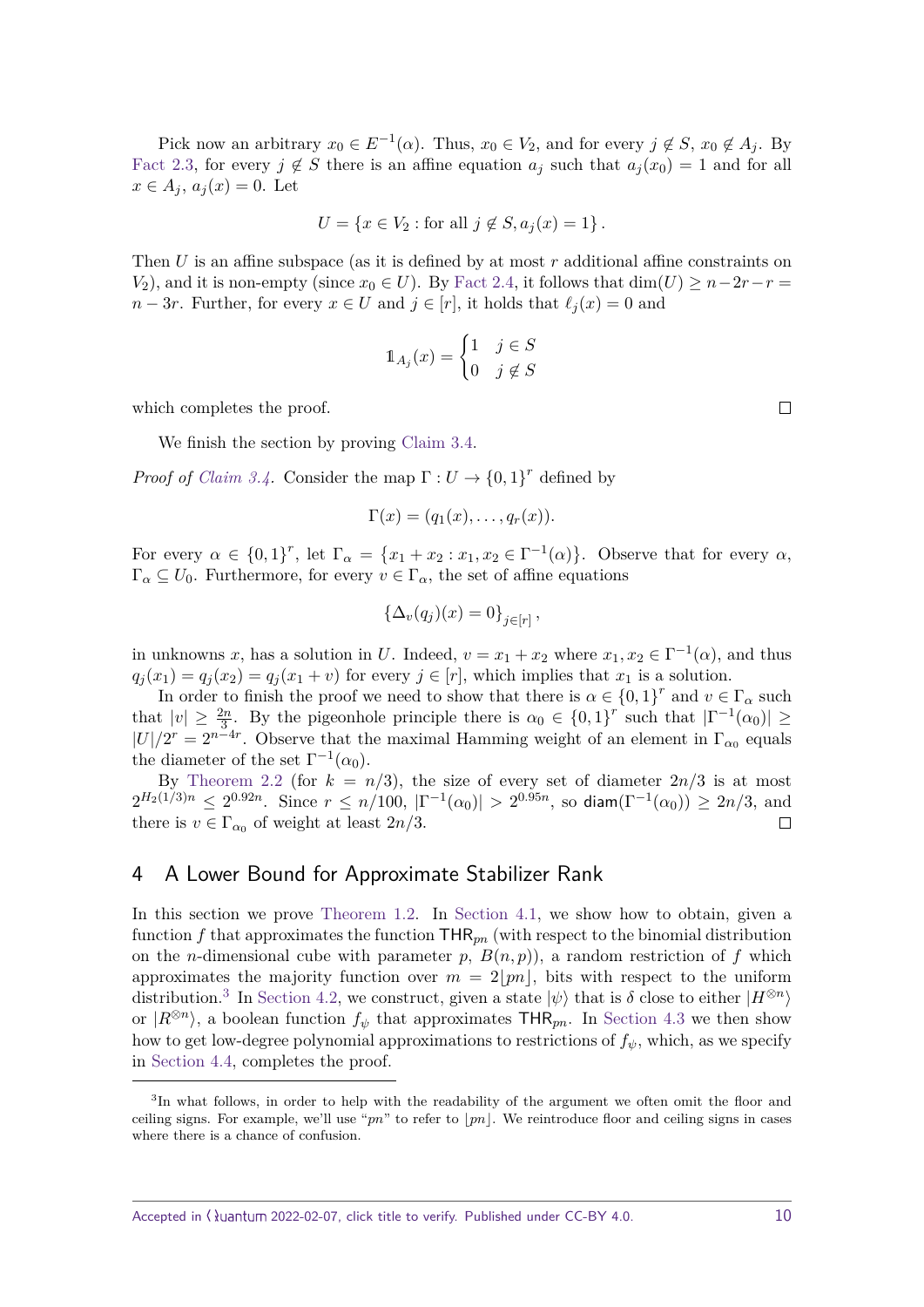#### <span id="page-10-0"></span>4.1 A Reduction from Threshold Functions to Majority

Let  $0 < p < 1/2$ . Recall that  $THR_{pn}(x)$  equals 1 if  $|x| \geq pn$  and 0 otherwise. In this section we prove that given any function  $f : \mathbb{F}_2^n \to \mathbb{F}_2$  that approximates  $\mathsf{THR}_{pn}$  with respect to  $B(n, p)$ , we can find a function *g*, which is a restriction of f to 2*pn* random coordinates, which approximates the majority function on those bits with respect to the uniform distribution.

In anticipation of the next section, when considering approximations for THR*pn* we will work with a slightly different notion of approximation than approximation with respect to  $B(n, p)$ , which we now explain.

Let  $L_k = \{x \in \mathbb{F}_2^n \mid |x| = k\}$  denote the *k*-th layer of the boolean cube. We say that a function  $f: \mathbb{F}_2^n \to \mathbb{F}_2$  is  $\varepsilon$ -wrong on  $L_k$  (with respect to  $\text{THR}_{pn}$ ) if the fraction of elements  $x \in L_k$  such that  $f(x) \neq \text{THR}_{pn}(x)$  is at least  $\varepsilon$ .

We say that  $f(\varepsilon, \gamma)$ -approximates  $\text{THR}_{pn}$  if  $f$  is  $\varepsilon$ -wrong on at most a  $\gamma$  fraction of the layers  $L_k$  for  $k \in [pn - \lceil 5\sqrt{2pn} \rceil, pn + \lceil 5\sqrt{2pn} \rceil].$ 

For the rest of the proof we will always set  $\varepsilon = \gamma = 0.01$ .

Since  $B(n, p)$  is heavily concentrated on layers  $L_k$  with  $k \in [pn - O(\sqrt{n}), pn + O(\sqrt{n})]$ , and for every *k* in that range,  $Pr_{x \sim B(n,p)}[x \in L_k] = \Theta(1/\sqrt{n})$ , this notion and the notion of approximation with respect to  $B(n, p)$  are in fact very similar, up to the precise choice of constants.

<span id="page-10-1"></span>**Lemma 4.1.** Let  $0 < p < 1/2$  be an absolute constant, and let  $f : \mathbb{F}_2^n \to \mathbb{F}_2$  be a boolean *function that*  $(0.01, 0.01)$ *-approximates* THR<sub>pn</sub>*. For every*  $D \subseteq [n]$  *of size*  $m := 2pn$ , let  $g_D: \mathbb{F}_2^m \to \mathbb{F}_2$  *be the function obtained from f by fixing all input bits outside of D to* 0*. Then there exists*  $D_0$  *such that for*  $g := g_{D_0}$ ,  $Pr_{x \in \mathbb{F}_2^m}[g(x) = \text{Maj}_m(x)] \geq 3/4$ , where *x is chosen according to the uniform distribution.*

*Proof.* Let  $m = 2pn$ . For every  $D \subseteq [n]$  of size  $m$ , let  $g_D$  be the function obtained from  $f$ by fixing all input bits outside of *D* to 0. It will be convenient to consider  $q_D$  as a function whose domain is  $\mathbb{F}_2^m$  using some bijection between *D* and  $[m]$ . Every  $x \in \mathbb{F}_2^n$  which is zero on coordinates outside of *D* then corresponds to a unique  $\bar{x} \in \mathbb{F}_2^m$ , and vice versa.

We will now pick *D* uniformly at random among all subsets of [*n*] of size *m*, so that *g<sup>D</sup>* is a random restriction of *f*.

We say  $x \in \mathbb{F}_2^n$  survives D if the set of indices  $j \in [n]$  such that  $x_j = 1$  is contained in *D*. The probability that  $x \in L_k$  survives *D* is  $\binom{m}{k} \binom{n}{k}$ .

For an input  $x \in \mathbb{F}_2^n$ , we say *x* is *correct* if  $f(x) = \text{THR}_{pn}(x)$ , and incorrect otherwise. If *x* is correct and survives, then  $\textsf{Maj}_m(\bar{x}) = \textsf{THR}_{pn}(x) = f(x) = g_D(\bar{x}).$ 

Let  $X_k$  be a random variable, which denotes the number of incorrect inputs  $x \in L_k$ that survive *D*, and √

$$
X = \sum_{k=pn-\lceil 5\sqrt{2pn} \rceil}^{pn+\lceil 5\sqrt{2pn} \rceil} X_k.
$$

By the assumption, for at least 0.99 fraction of the layers  $L_k$ , the number of incorrect *x*'s is at most  $0.01\binom{n}{k}$ , and thus for each such layer  $L_k$  for  $k \in [pn - \lceil 5\sqrt{2pn} \rceil, pn + \lceil 5\sqrt{2pn} \rceil]$ ,  $\mathbb{E}_D[X_k] \leq 0.01 \binom{m}{k}$ . We call such layers *good*. For the rest of the layers, which we call *bad*, obviously  $\mathbb{E}_D[X_k] \leq {m \choose k}$ . The total number of layers in the interval  $[pn - \lceil 5\sqrt{2pn} \rceil, pn + \lceil 5\sqrt{2pn} \rceil]$  $\lceil 5\sqrt{2pn} \rceil$  is at most

$$
2 \cdot (5\sqrt{2pn} + 1) + 1 \le 11\sqrt{2pn},
$$

and thus the number of bad layers is at most  $0.01 \cdot 11 \cdot \sqrt{ }$ 2*pn*. Further, for every *k*,  $\binom{m}{k} \leq \frac{1}{\sqrt{n}}$  $\frac{1}{m} \cdot 2^m$ .

Accepted in  $\lambda$ uantum 2022-02-07, click title to verify. Published under CC-BY 4.0. 11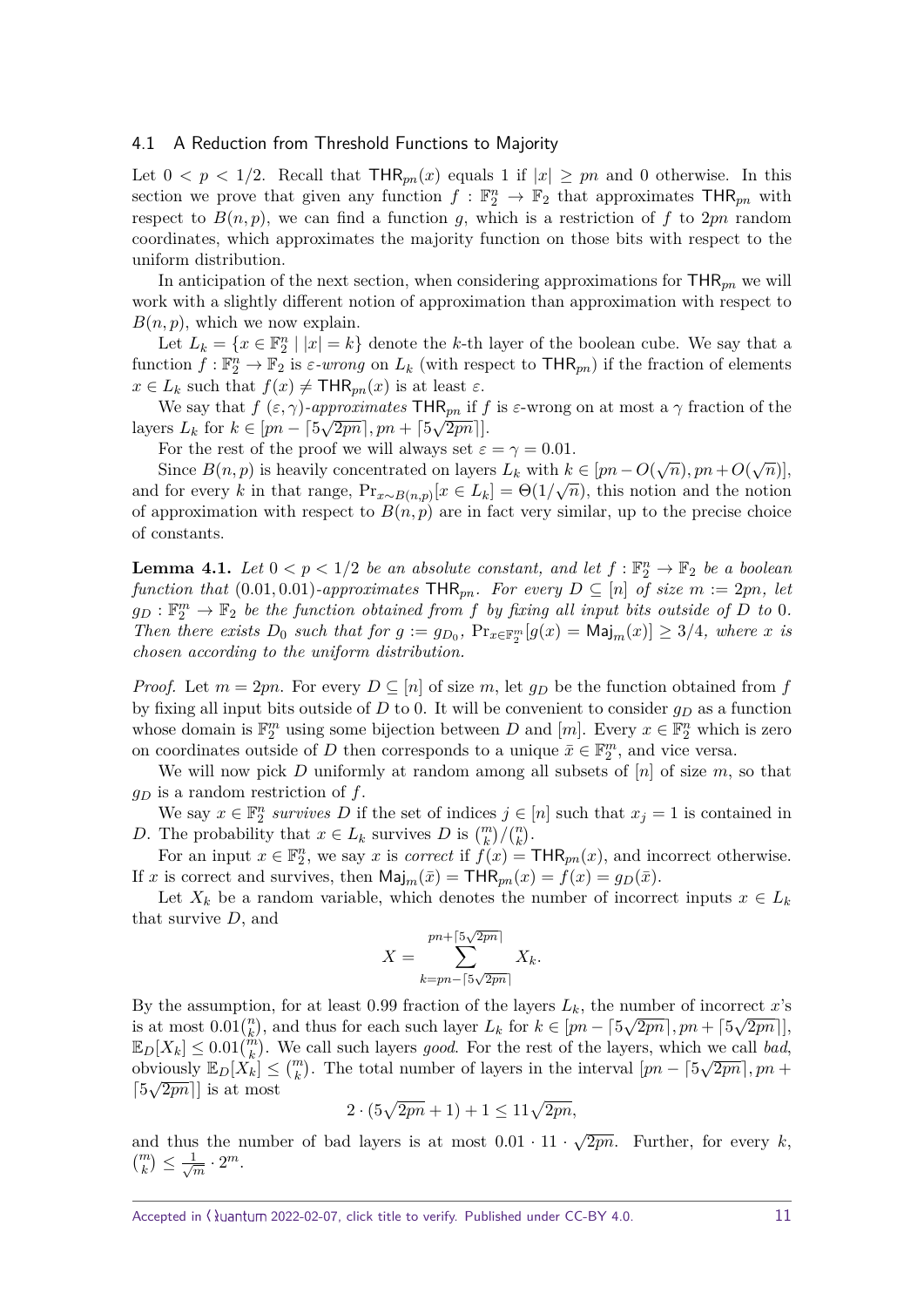Therefore,

$$
\mathbb{E}_D[X] = \sum_{L_k \text{ is good}} \mathbb{E}_D[X_k] + \sum_{L_k \text{ is bad}} \mathbb{E}_D[X_k]
$$
  
\n
$$
\leq \sum_{L_k \text{ is good}} 0.01 {m \choose k} + 0.01 \cdot 11 \sqrt{m} \cdot \frac{1}{\sqrt{m}} \cdot 2^m
$$
  
\n
$$
\leq 0.01 \cdot \left(\sum_k {m \choose k}\right) + \frac{11}{100} \cdot 2^m \leq \frac{12}{100} \cdot 2^m.
$$

In particular, there is some  $D_0$  such that the number if incorrect *x*'s in layers  $[pn - \sqrt{2m}]$  $\left[5\sqrt{2pn}\right], pn + \left[5\sqrt{2pn}\right]$  that survive  $D_0$  is at most  $\frac{12}{100}2^m$ . Let  $g := g_{D_0}$ . We now claim that *g* and  $\text{Maj}_m$  agree on more than 3/4 of the inputs in  $\mathbb{F}_2^m$ .

First, By the Chernoff bound, the number of vectors  $\bar{x} \in \mathbb{F}_2^m$  whose Hamming weight is *not* in the range

$$
[pn-]5\sqrt{2pn}[, pn + [5\sqrt{2pn}]] = [m/2 - [5\sqrt{m}], m/2 + [5\sqrt{m}]],
$$

is at most  $2e^{-((5/\sqrt{pn})^2 \cdot pn/6)} \cdot 2^m \le \frac{1}{15} 2^m$ . On these inputs we have no guarantee. By the choice of *D*<sub>0</sub>, the number of  $\bar{x}$ 's such that  $|\bar{x}| \in [m/2 - \lceil 5\sqrt{m} \rceil, m/2 + \lceil 5\sqrt{m} \rceil]$  and  $g(x) \neq \textsf{Maj}(x)$  is at most  $\frac{12}{100}2^m$ . It follows that  $g(\bar{x}) \neq \textsf{Maj}_m(\bar{x})$  on less than  $\frac{1}{4} \cdot 2^m$ inputs.  $\Box$ 

## <span id="page-11-0"></span>4.2 From Stabilizer Decompositions to Threshold Functions

Let  $|B\rangle = \alpha |0\rangle + \beta |1\rangle$  with  $|\alpha|^2 + |\beta|^2 = 1$ . Let  $p = |\beta|^2$  and suppose that  $0 < p < 1/2$ . Let  $F_B: \mathbb{F}_2^n \to \mathbb{C}$  be the function associated with  $|B^{\otimes n}\rangle$ , i.e.,  $F_B(x) = \alpha^{n-|x|}\beta^{|x|}$ .

In this section we prove that if  $\psi$  :  $\mathbb{F}_2^n \to \mathbb{C}$  is such that  $\chi(\psi) \leq r$  and  $\|\psi - F_B\| \leq \delta$ , then it is possible to construct a boolean function  $f_{\psi}$  that (0.01, 0.01)-approximates  $\text{THR}_{pn}$ . In [Section 4.3,](#page-13-0) we will prove that if  $\chi(\psi) \leq r$ ,  $f_{\psi}$  has low degree polynomial approximations.

From here on,  $\delta$  will denote a sufficiently small constant, which may depend on  $|B\rangle$ and its parameters (i.e., *δ* is some function of *p*), but does not depend on *n*. Since we are interested in the case  $|B\rangle = |H\rangle$  or  $|B\rangle = |R\rangle$ ,  $\delta$  can be taken to be some small universal constant.

For  $k \in [n]$ , let  $m_k := |\alpha^{n-k} \beta^k|$  denote the absolute value of  $F_B$  on the *k*-th layer. Let  $w_k = m_k^2 = p^k (1-p)^{n-k}$  and  $W_k = \binom{n}{k} w_k$  the total mass on the *k*-th layer, with respect to  $B(n, p)$ . Let  $\eta = \frac{|\beta|}{|\alpha|}$  $\frac{|\beta|}{|\alpha|}$ . Observe that by assumption,  $0 < \eta < 1$ .

Suppose  $\psi$  :  $\mathbb{F}_2^n \to \mathbb{C}$  is such that  $\chi(\psi) \leq r$  and  $\|\psi - F_B\| \leq \delta$ . We define a boolean function  $f_{\psi}: \mathbb{F}_2^n \to \mathbb{F}_2$  as follows:<sup>[4](#page-11-1)</sup>

<span id="page-11-2"></span>
$$
f_{\psi}(x) = \begin{cases} 1 & \text{if } |\psi(x)| \le \left(\frac{1+\eta}{2}\right) m_{pn-1} \\ 0 & \text{otherwise} \end{cases}
$$
 (4)

The intuition for the definition is that, since  $\|\psi - F_B\| \leq \delta$ , we expect  $\psi(x)$  to be very close to  $F_B(x)$  for most inputs *x*. For every such *x*,  $f_{\psi}$  will correctly compute THR<sub>pn</sub>. Further, inputs *x* such that  $f_{\psi}(x) \neq \text{THR}_{pn}(x)$  correspond to inputs *x* such that  $|\psi(x) - F_B(x)|$  is large. Assuming there are many such *x*'s will lead to a contradiction to the assumption that  $\|\psi - F_B\| \leq \delta$ .

<span id="page-11-3"></span><span id="page-11-1"></span><sup>&</sup>lt;sup>4</sup>Observe that if  $|x| < |x'|$  then  $|\psi(x)| > |\psi(x')|$ .

Accepted in  $\lambda$ uantum 2022-02-07, click title to verify. Published under CC-BY 4.0. 12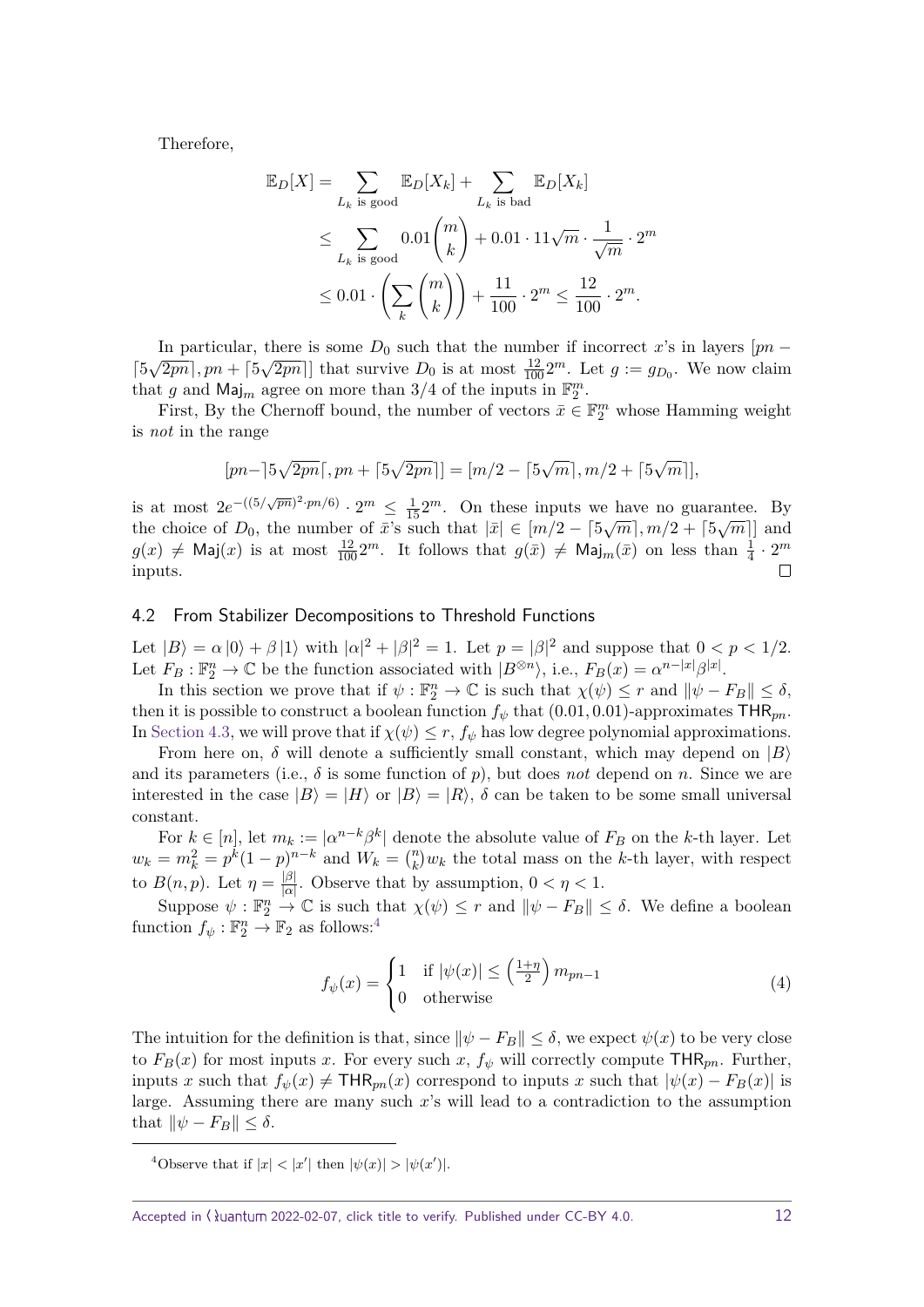**Lemma 4.2.** Let  $\psi$  :  $\mathbb{F}_2^n \to \mathbb{C}$  be a function such that  $\|\psi - F_B\| \leq \delta$  for a sufficiently *small δ. Let f<sup>ψ</sup> the boolean function defined as in* [\(4\)](#page-11-2)*. Then f<sup>ψ</sup>* (0*.*01*,* 0*.*01)*-approximates*  $THR_{pn}$ .

We begin with the following calculation.

<span id="page-12-0"></span>**Claim 4.3.** Suppose  $x \in \mathbb{F}_2^n$  is such that  $f_{\psi}(x) \neq \text{THR}_{pn}(x)$  and  $|x| = k$ *. Then*  $|\psi(x) - \psi(x)|$  $F_B(x)|^2 \geq w_k \cdot \left(\frac{1-\eta}{2}\right)$  $\left(\frac{-\eta}{2}\right)^2$ .

*Proof.* Since  $|x| = k$ ,  $|F_B(x)| = m_k$ . Suppose first that  $k \leq pn - 1$  so that  $\text{THR}_{pn}(x) = 0$ . By assumption,  $f_{\psi}(x) = 1$ , which implies that

$$
|\psi(x)| \le \left(\frac{1+\eta}{2}\right) m_{pn-1}.
$$

Observe that  $m_k = (\eta^{-1})^{pn-1-k}m_{pn-1} \geq m_{pn-1}$  for  $k \leq pn - 1$ , and therefore by the triangle inequality

$$
|\psi(x) - F_B(x)| \ge |F_B(x)| - |\psi(x)| \ge m_k - \left(\frac{1+\eta}{2}\right) m_{pn-1}
$$
  

$$
\ge m_k - \left(\frac{1+\eta}{2}\right) m_k = \left(\frac{1-\eta}{2}\right) m_k,
$$

which implies the statement of the claim (for  $k \leq pn - 1$ ) by squaring both sides.

If  $k \geq pn$ , then  $\text{THR}_{pn}(x) = 1$  which implies  $f_{\psi}(x) = 0$ , i.e.,

$$
|\psi(x)| \ge \left(\frac{1+\eta}{2}\right) m_{pn-1}.
$$

Note that  $m_k = \eta^{k-pn+1} m_{pn-1}$  and in particular  $m_k \le \eta m_{pn-1}$  for all  $k \ge pn$ . Thus,

$$
|\psi(x) - F_B(x)| \ge |\psi(x)| - |F_B(x)| \ge \left(\frac{1+\eta}{2}\right)m_{pn-1} - m_k
$$
  

$$
\ge \left(\frac{1+\eta}{2}\right)m_{pn-1} - \eta m_{pn-1} = \left(\frac{1-\eta}{2}\right)m_{pn-1}
$$
  

$$
\ge \left(\frac{1-\eta}{2}\right)m_k,
$$

which proves the lemma for this case as well.

We use the following standard estimates on the concentration of the binomial distribution. Recall that  $W_k = {n \choose k} p^k (1-p)^{n-k}$ .

<span id="page-12-1"></span>**Claim 4.4.** *Let*  $C \in \mathbb{R}$ *. Then*  $W_{pn+C\sqrt{n}} = \Omega(1/\sqrt{n})$ *, where the constant hidden under the*  $\Omega$  *notation depends on*  $C$  *and*  $p$ *, but not on*  $n$ *.* 

Observe that *C* in the above claim may be negative. The proof is a direct application of Stirling's approximation. For completeness, we provide a crude estimate which suffices for us in [Appendix B.](#page-18-0)

We are now ready to prove the main lemma of the section.

*Proof of [Lemma 4.2.](#page-11-3)* Let *k* be a layer such that  $f_{\psi}$  is 0.01-wrong on  $L_k$ . By [Claim 4.3,](#page-12-0)

$$
\sum_{x \in L_k} |\psi(x) - F_B(x)|^2 \ge 0.01 \cdot \binom{n}{k} \cdot \left(\frac{1-\eta}{2}\right)^2 w_k = 0.01 \left(\frac{1-\eta}{2}\right)^2 W_k.
$$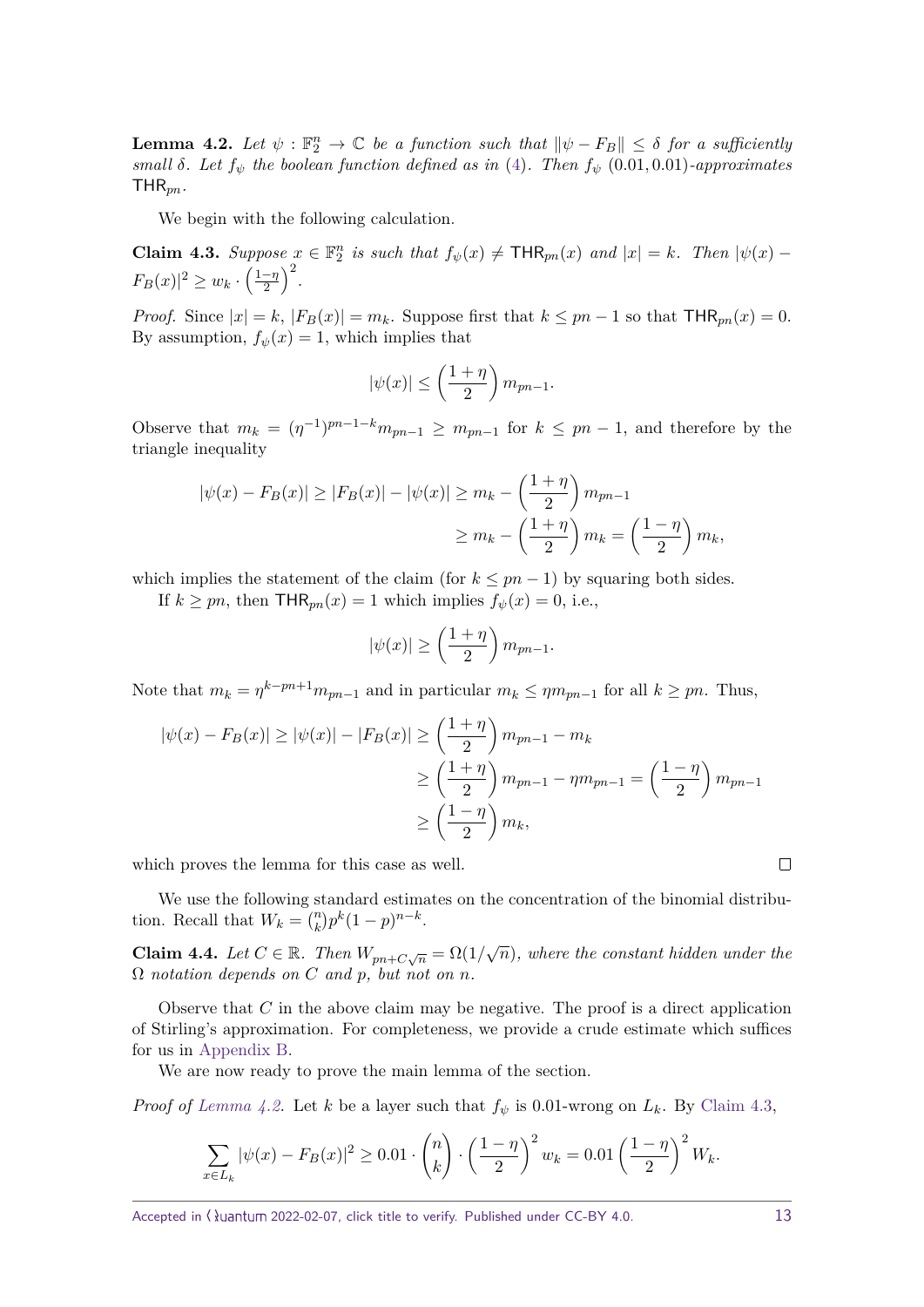Suppose, towards a contradiction,  $f_{\psi}$  is 0*.*01-wrong on more than 0*.*01 fraction of the layers  $k \in [pn - [5\sqrt{2pn}], pn + [5\sqrt{2pn}]$ , i.e., on more than  $0.1\sqrt{2pn}$  layers. By [Claim 4.4,](#page-12-1) for  $\kappa \in [\mu n - \frac{1}{2} \sqrt{2} \mu n], \mu n + \frac{1}{2} \sqrt{2} \mu n]$ , i.e., on more than 0.1 $\sqrt{2} \mu n$  layers. By Claim 4.4, for every such  $k, W_k \ge c/\sqrt{n}$  for some constant *c* which does not depend on *n*. It follows that

$$
\|\psi - F_B\| \ge 0.1\sqrt{2pn} \cdot 0.01 \left(\frac{1-\eta}{2}\right)^2 \cdot \frac{c}{\sqrt{n}},
$$

which is a contradiction for  $\delta < 0.001\sqrt{2pc} \left(\frac{1-\eta}{2}\right)$  $\left(\frac{-\eta}{2}\right)^2$ .

## <span id="page-13-0"></span>4.3 A Low Degree Polynomial Approximation

In this section we show that for the function  $f_{\psi}$  defined as in [\(4\)](#page-11-2), and for any restriction  $g_D$ of  $f_{\psi}$  as in [Lemma 4.1,](#page-10-1) the function  $g_D$  has a polynomial approximating it, whose degree is at most  $O(r \log r)$ . To prove this we apply standard approximation techniques used for proving lower bounds for bounded depth circuits with modular gates, although in our case the details are somewhat simpler.

We begin with the following lemma that shows how to approximate indicator functions of affine subspaces with low degree polynomials.

<span id="page-13-1"></span>**Claim 4.5** ([\[21,](#page-16-6) [25\]](#page-16-8)). Let  $A \subseteq \mathbb{F}_2^m$  be an affine subspace. For every  $t \in \mathbb{N}$ , there exists a  $polynomial P \in \mathbb{F}_2[x_1, \ldots, x_m]$  *of degree at most t such that*  $Pr_{x \in \mathbb{F}_2^m}[P(x) \neq 1_A(x)] \leq 2^{-t}$ .

*Proof.* Since *A* is an affine subspace, there exist  $k \leq m$  affine functions  $a_1, \ldots, a_k$  such that *x* ∈ *A* if and only if  $a_j(x) = 0$  for every  $j \in [k]$ , or equivalently,  $1_A(x) = \prod_{j=1}^k (a_j(x) + 1)$ .

Let *D* be a uniformly random subset of  $[k]$  and  $a_D = \sum_{j \in D} a_j$ . Observe that for  $x \in A$ ,  $a_D(x) = 0$  with probability 1, whereas for  $x \notin A$ , there is some  $j \in [k]$  such that  $a_j(x) = 1$ and hence  $Pr_D[a_D(x) = 0] = 1/2$  (as *j* is included in *D* with probability 1/2).

Hence, for  $t \in \mathbb{N}$ , define  $P_{\mathbf{D}}(x) = \prod_{k=1}^{t} (a_{D_k}(x) + 1)$ , where  $\mathbf{D} = (D_1, \ldots, D_t)$  are chosen uniformly and independently. Then,  $P_{\mathbf{D}}$  is a degree *t* (random) polynomial,  $P_{\mathbf{D}}(x) = 1$ for all  $x \in A$ , and for  $x \notin A$ ,  $Pr_{\mathbf{D}}[P_{\mathbf{D}}(x) = 1] \leq 2^{-t}$ . In particular, in expectation  $P_{\mathbf{D}}$ and  $1_A$  disagree on at most  $2^{m-t}$  of the inputs, which implies that there exists a choice of  $\mathbf{D}' = (D_1, ..., D_t)$  such that  $P := P_{\mathbf{D}'}$  satisfies the properties required in the lemma.  $\Box$ 

We now show how to approximate restrictions of the boolean function  $f_{\psi}$ .

<span id="page-13-2"></span>**Lemma 4.6.** *Let*  $F_B$  *and*  $\psi$  *be functions as in [Section 4.2](#page-11-0) and let*  $f_{\psi}$  *defined as in* [\(4\)](#page-11-2)*. Let*  $D \subseteq [n]$  *and denote*  $g := g_D$  *the restriction of*  $f_{\psi}$  *obtained by setting variables outside*  $of$  *D to* 0*, as in [Section 4.1.](#page-10-0) Then, there is a polynomial*  $\tilde{g}$  *of degree*  $O(r \log r)$  *such that*  $\Pr_{\bar{x} \in \mathbb{F}_2^m} [g(\bar{x}) \neq \tilde{g}(\bar{x})] \leq \frac{1}{20}.$ 

*Proof.* Write

$$
\psi(x) = \sum_{j=1}^{r} c_j \varphi_j(x) = \sum_{j=1}^{r} c_j i^{\ell_j(x)} (-1)^{q_j(x)} \mathbb{1}_{A_j}(x),\tag{5}
$$

where for every  $j \in [r]$ ,  $\ell_j$  is a linear function,  $q_j$  a quadratic function, and  $A_j$  an affine subspace.

For every  $j \in [r]$ , let  $A'_j$ ,  $\ell'_j$ ,  $q'_j$  denote the projection of  $A_j$ ,  $\ell_j$ ,  $q_j$  respectively, obtained by setting the coordinates outside of *D* to zero. Observe that  $A'_j \subseteq \mathbb{F}_2^m$  is an affine subspace,  $\ell'_{j}$  an *m*-variate linear function over  $\mathbb{F}_{2}$ , and  $q'_{j}$  an *m*-variate quadratic function over  $\mathbb{F}_2$ , and that

$$
g(\bar{x}) = \begin{cases} 1 & \text{if } |\sum_{j=1}^r c_j \cdot i^{\ell'_j(\bar{x})} \cdot (-1)^{q'_j(\bar{x})} \cdot 1_{A'_j}(\bar{x})| \leq \left(\frac{1+\eta}{2}\right) m_{pn-1} \\ 0 & \text{otherwise.} \end{cases}
$$

 $\Box$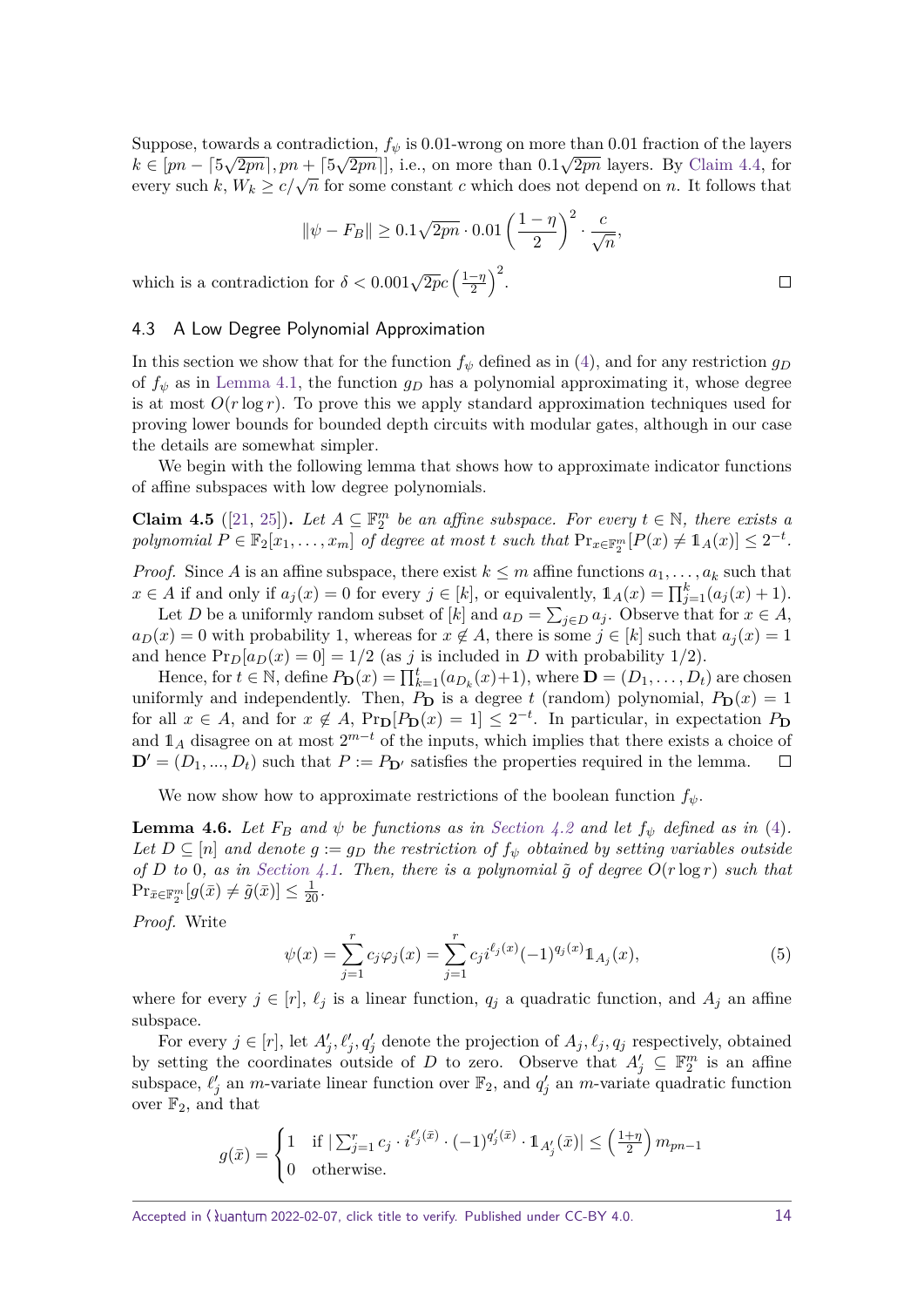Let  $h: \mathbb{F}_2^{3r} \to \mathbb{F}_2$  denote the following function:

$$
h(y_1,\ldots,y_r,z_1,\ldots,z_r,v_1,\ldots,v_r) = \begin{cases} 1 & \text{if } |\sum_{j=1}^r c_j \cdot i^{y_j} \cdot (-1)^{z_j} \cdot v_j| \leq \left(\frac{1+\eta}{2}\right) m_{pn-1} \\ 0 & \text{otherwise.} \end{cases}
$$

(note that here  $v_j \in \{0,1\}$  is considered as a real number). Then

$$
g(\bar{x}) = h(\ell'_1(\bar{x}), \ldots, \ell'_r(\bar{x}), q'_1(\bar{x}), \ldots, q'_r(\bar{x}), 1_{A'_1}(\bar{x}), \ldots, 1_{A'_r}(\bar{x})).
$$

For every  $j \in [r]$ , let  $P_j$  be a polynomial of degree  $O(\log(r))$  such that  $Pr_{\bar{x} \in \mathbb{F}_2^m}[P_j(\bar{x}) \neq$  $1_{A'_{j}}(\bar{x})] \leq \frac{1}{20}$  $\frac{1}{20r}$ , as guaranteed by [Claim 4.5.](#page-13-1) Note that *h* is a function on 3*r* boolean variables, and hence can be represented exactly by a polynomial of degree at most 3*r*. As the  $\ell'_j$ 's have degree 1 and  $q'_j$ 's degree 2, it follows that

$$
\tilde{g}(\bar{x}) = h(\ell'_1(\bar{x}), \ldots, \ell'_r(\bar{x}), q'_1(\bar{x}), \ldots, q'_r(\bar{x}), P_1(\bar{x}), \ldots, P_r(\bar{x}))
$$

is a polynomial of degree  $O(r \log r)$ , and by the union bound

$$
\Pr_{\bar{x}\in\mathbb{F}_2^m} \left[ \tilde{g}(\bar{x}) \neq g(\bar{x}) \right] \le \Pr_{\bar{x}\in\mathbb{F}_2^m} \left[ \exists j \in [r] \text{ such that } P_j(x) \neq 1\!\!1_{A_j'(x)} \right] \le \frac{1}{20}.
$$

## <span id="page-14-0"></span>4.4 A Lower Bound for Approximate Stabilizer Rank via Correlation Bounds

We now observe that the results of [Section 4.1,](#page-10-0) [Section 4.2](#page-11-0) and [Section 4.3](#page-13-0) imply our lower bounds. The final ingredient we require is the following correlation lower bound.

<span id="page-14-1"></span>**Lemma 4.7** ([\[21,](#page-16-6) [25\]](#page-16-8)). Let  $f : \mathbb{F}_2^m \to \mathbb{F}_2$  be a boolean function such that

$$
\Pr_{x \in \mathbb{F}_2^m} [f(x) = \mathrm{Maj}_m(x)] \ge \frac{2}{3}.
$$

*Then* deg( $f$ ) =  $\Omega(\sqrt{m})$ *.* 

We recall [Theorem 1.2](#page-2-2)

**Theorem 4.8** (Restatement of [Theorem 1.2\)](#page-2-2). Let  $|B\rangle$  be either  $|H\rangle$  or  $|R\rangle$ . Then, for a *sufficiently small constant*  $\delta$ *, it holds that*  $\chi_{\delta}(B^{\otimes n}) = \Omega(\sqrt{n}/\log n)$ *.* 

*Proof.* Let  $\psi$  be a state such that  $\|\psi - B^{\otimes n}\| \leq \delta$ . By [Lemma 4.2,](#page-11-3) this implies that the boolean function  $f := f_{\psi}$ , as defined in [\(4\)](#page-11-2), (0*.*01*,* 0*.*01)-approximates  $\text{THR}_{pn}$ . By [Lemma 4.1](#page-10-1) this implies that there exists a restriction of *f*, *g*, such that

$$
\Pr_{\bar{x}\in\mathbb{F}_2^m}[g(\bar{x})\neq\mathsf{Maj}_m(\bar{x})]\leq\frac{1}{4}
$$

for  $m = 2pn$ . Further, by [Lemma 4.6,](#page-13-2) there is a polynomial  $\tilde{g}$ , of degree  $O(r \log r)$ , such that

$$
\Pr_{\bar{x}\in\mathbb{F}_2^m}[g(\bar{x})\neq\tilde{g}(\bar{x})]\leq\frac{1}{20}.
$$

It follows that

$$
\Pr_{\bar{x}\in\mathbb{F}_2^m}[\tilde{g}(\bar{x})\neq\mathsf{Maj}_m(\bar{x})]\leq\frac{1}{3}
$$

and thus, by [Lemma 4.7,](#page-14-1)  $r \log r = \Omega(\sqrt{2pn})$ , as the theorem states.

 $\Box$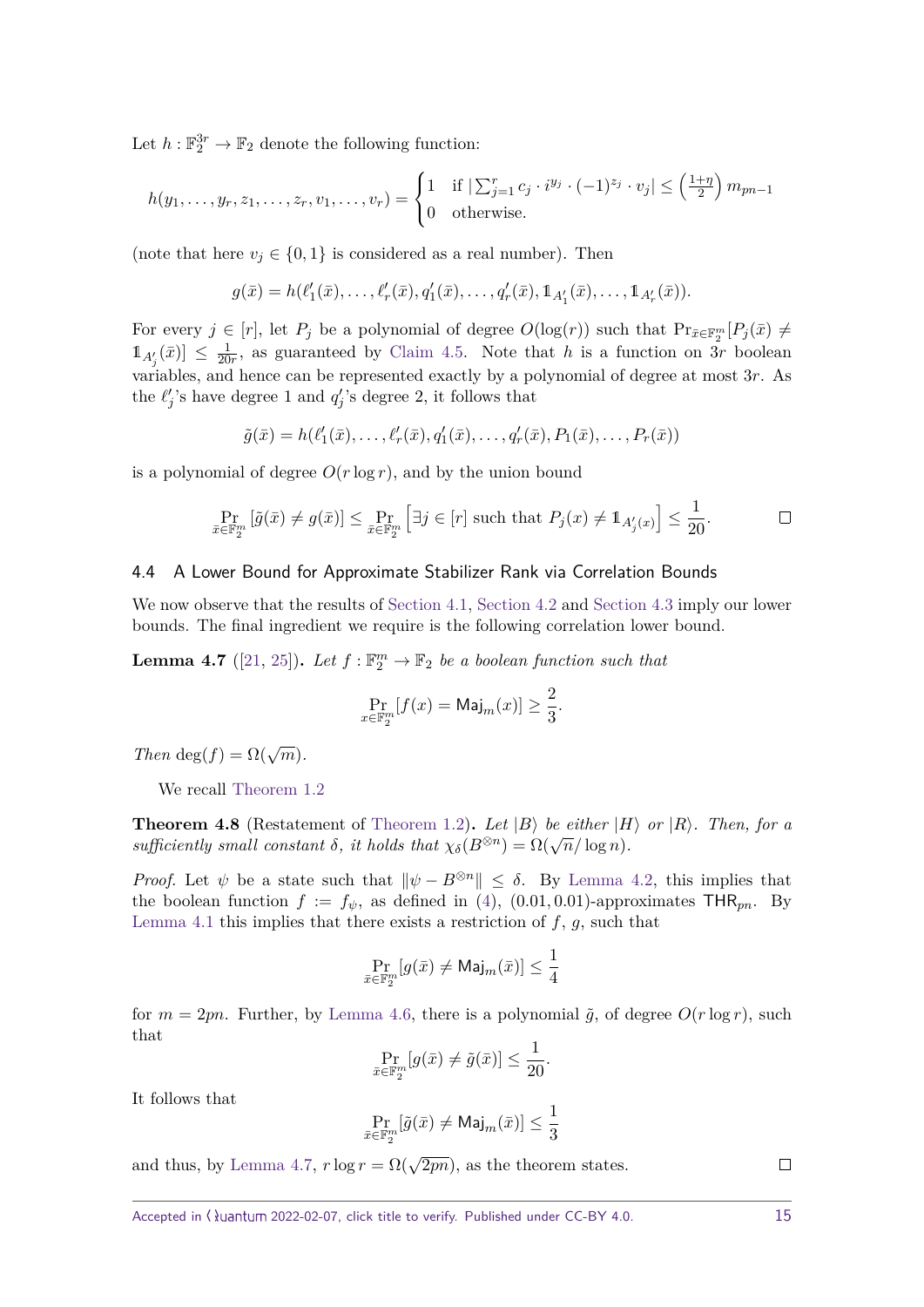## References

- <span id="page-15-3"></span>[1] Scott Aaronson and Alex Arkhipov. The Computational Complexity of Linear Optics. Theory Comput., 9:143–252, 2013. [doi:10.4086/toc.2013.v009a004](https://doi.org/10.4086/toc.2013.v009a004).
- <span id="page-15-8"></span>[2] Scott Aaronson and Daniel Gottesman. Improved simulation of stabilizer circuits. Phys. Rev. A, 70:052328, Nov 2004. [doi:10.1103/PhysRevA.70.052328](https://doi.org/10.1103/PhysRevA.70.052328).
- <span id="page-15-2"></span>[3] Ethan Bernstein and Umesh V. Vazirani. Quantum Complexity Theory. SIAM J. Comput., 26(5):1411–1473, 1997. [doi:10.1137/S0097539796300921](https://doi.org/10.1137/S0097539796300921).
- <span id="page-15-6"></span>[4] Sergey Bravyi, Dan Browne, Padraic Calpin, Earl Campbell, David Gosset, and Mark Howard. Simulation of quantum circuits by low-rank stabilizer decompositions. Quantum, 3:181, September 2019. [doi:10.22331/q-2019-09-02-181](https://doi.org/10.22331/q-2019-09-02-181).
- <span id="page-15-5"></span>[5] Sergey Bravyi and David Gosset. Improved Classical Simulation of Quantum Circuits Dominated by Clifford Gates. Phys. Rev. Lett., 116:250501, Jun 2016. [doi:10.1103/](https://doi.org/10.1103/PhysRevLett.116.250501) [PhysRevLett.116.250501](https://doi.org/10.1103/PhysRevLett.116.250501).
- <span id="page-15-9"></span>[6] Sergey Bravyi and Alexei Kitaev. Universal quantum computation with ideal Clifford gates and noisy ancillas. Phys. Rev. A, 71:022316, Feb 2005. [doi:10.1103/PhysRevA.](https://doi.org/10.1103/PhysRevA.71.022316) [71.022316](https://doi.org/10.1103/PhysRevA.71.022316).
- <span id="page-15-0"></span>[7] Sergey Bravyi, Graeme Smith, and John A. Smolin. Trading Classical and Quantum Computational Resources. Phys. Rev. X, 6:021043, Jun 2016. [doi:10.1103/](https://doi.org/10.1103/PhysRevX.6.021043) [PhysRevX.6.021043](https://doi.org/10.1103/PhysRevX.6.021043).
- <span id="page-15-12"></span>[8] Jeroen Dehaene and Bart De Moor. Clifford group, stabilizer states, and linear and quadratic operations over  $GF(2)$ . Phys. Rev. A, 68:042318, Oct 2003. [doi:10.1103/](https://doi.org/10.1103/PhysRevA.68.042318) [PhysRevA.68.042318](https://doi.org/10.1103/PhysRevA.68.042318).
- <span id="page-15-14"></span>[9] Yuval Filmus, Hamed Hatami, Steven Heilman, Elchanan Mossel, Ryan O'Donnell, Sushant Sachdeva, Andrew Wan, and Karl Wimmer. Real Analysis in Computer Science: A collection of Open Problems. Simons Institute, 2014. URL: [https://](https://simons.berkeley.edu/sites/default/files/openprobsmerged.pdf) [simons.berkeley.edu/sites/default/files/openprobsmerged.pdf](https://simons.berkeley.edu/sites/default/files/openprobsmerged.pdf).
- <span id="page-15-7"></span>[10] Daniel Gottesman. Stabilizer Codes and Quantum Error Correction. Dissertation (Ph.D.), California Institute of Technology, 1997. [doi:10.7907/rzr7-dt72](https://doi.org/10.7907/rzr7-dt72).
- <span id="page-15-1"></span>[11] Lov K. Grover. A Fast Quantum Mechanical Algorithm for Database Search. In Proceedings of the Twenty-Eighth Annual ACM Symposium on the Theory of Computing, pages 212–219. ACM, 1996. [doi:10.1145/237814.237866](https://doi.org/10.1145/237814.237866).
- <span id="page-15-4"></span>[12] Cupjin Huang, Michael Newman, and Mario Szegedy. Explicit Lower Bounds on Strong Quantum Simulation. IEEE Trans. Inf. Theory, 66(9):5585–5600, 2020. [doi:](https://doi.org/10.1109/TIT.2020.3004427) [10.1109/TIT.2020.3004427](https://doi.org/10.1109/TIT.2020.3004427).
- <span id="page-15-13"></span>[13] Daniel J. Kleitman. On a combinatorial conjecture of Erdös. Journal of Combinatorial  $Theory, 1(2):209-214, 1966.$  [doi:10.1016/S0021-9800\(66\)80027-3](https://doi.org/10.1016/S0021-9800(66)80027-3).
- <span id="page-15-10"></span>[14] Lucas Kocia. Improved Strong Simulation of Universal Quantum Circuits. arXiv preprint arXiv:2012.11739, 2020. URL: <https://arxiv.org/abs/2012.11739>.
- <span id="page-15-15"></span>[15] Farrokh Labib. Stabilizer rank and higher-order Fourier analysis. arXiv preprint arXiv:2107.10551, 2021. URL: <https://arxiv.org/abs/2107.10551>.
- <span id="page-15-16"></span>[16] Benjamin Lovitz and Vincent Steffan. New techniques for bounding stabilizer rank. arXiv preprint arXiv:2110.07781, 2021. URL: <https://arxiv.org/abs/2110.07781>.
- <span id="page-15-11"></span>[17] Tomoyuki Morimae and Suguru Tamaki. Fine-grained quantum computational supremacy. Quant. Inf. Comput., 19:1089, 2019. [doi:10.26421/QIC19.13-14-2](https://doi.org/10.26421/QIC19.13-14-2).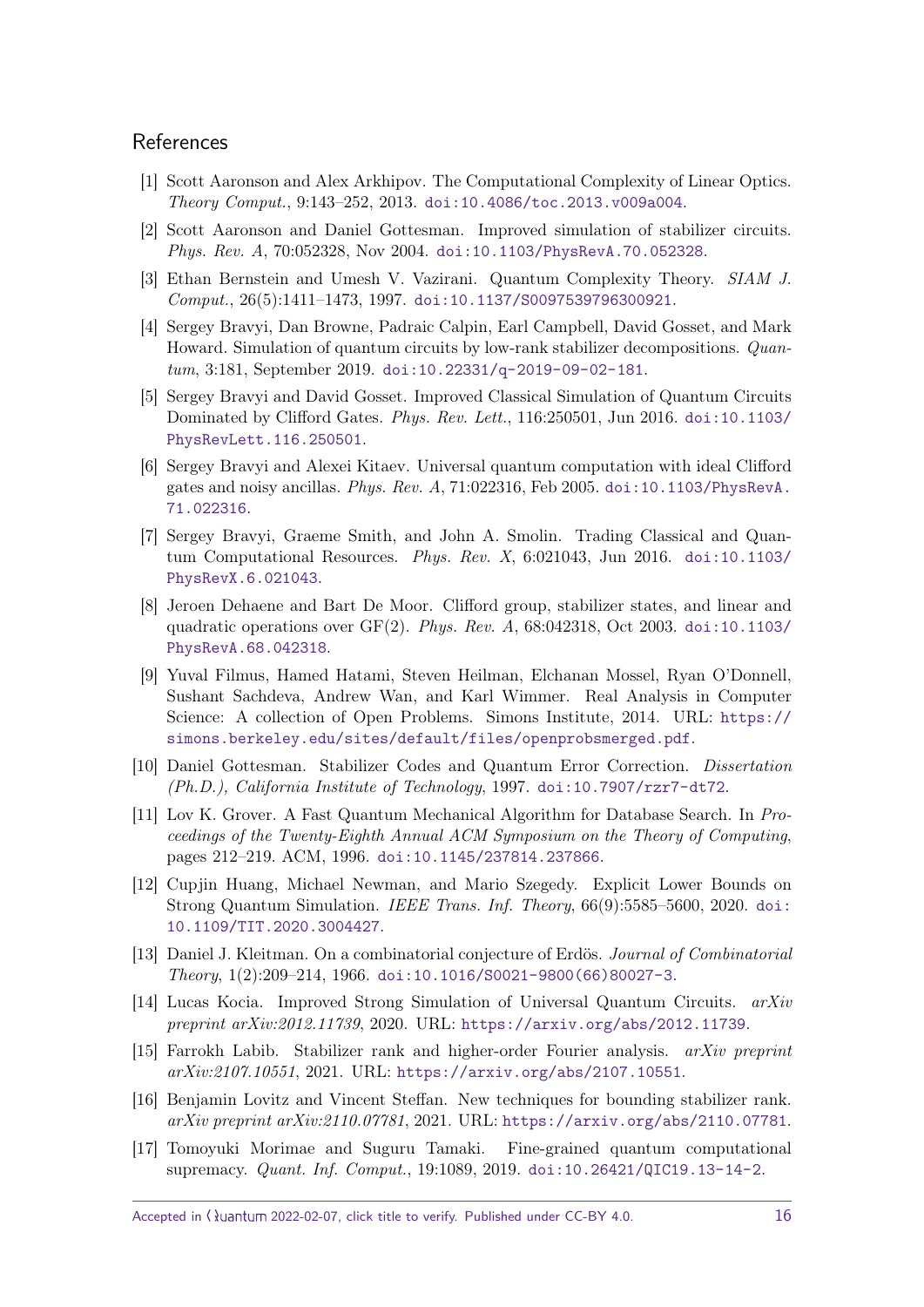- <span id="page-16-10"></span>[18] Michael A. Nielsen and Isaac L. Chuang. Quantum Computation and Quantum Information (10th Anniversary edition). Cambridge University Press, 2016. [doi:](https://doi.org/10.1017/CBO9780511976667) [10.1017/CBO9780511976667](https://doi.org/10.1017/CBO9780511976667).
- <span id="page-16-4"></span>[19] Hammam Qassim, Hakop Pashayan, and David Gosset. Improved upper bounds on the stabilizer rank of magic states. Quantum, 5:606, December 2021. [doi:10.22331/](https://doi.org/10.22331/q-2021-12-20-606) [q-2021-12-20-606](https://doi.org/10.22331/q-2021-12-20-606).
- <span id="page-16-2"></span>[20] Ran Raz and Avishay Tal. Oracle separation of BQP and PH. In Proceedings of the 51st Annual ACM SIGACT Symposium on Theory of Computing, STOC 2019, pages 13–23. ACM, 2019. [doi:10.1145/3313276.3316315](https://doi.org/10.1145/3313276.3316315).
- <span id="page-16-6"></span>[21] Alexander A. Razborov. Lower bounds on the size of bounded depth circuits over a complete basis with logical addition. Mat. Zametki, 41:598–607, 1987. English translation in Mathematical Notes of the Academy of Sci. of the USSR, 41(4):333- 338, 1987. [doi:10.1007/BF01137685](https://doi.org/10.1007/BF01137685).
- <span id="page-16-0"></span>[22] Peter W. Shor. Polynomial-Time Algorithms for Prime Factorization and Discrete Logarithms on a Quantum Computer. SIAM J. Comput., 26(5):1484–1509, 1997. [doi:10.1137/S0097539795293172](https://doi.org/10.1137/S0097539795293172).
- <span id="page-16-1"></span>[23] Daniel R. Simon. On the Power of Quantum Computation. SIAM J. Comput., 26(5):1474–1483, 1997. [doi:10.1137/S0097539796298637](https://doi.org/10.1137/S0097539796298637).
- <span id="page-16-7"></span>[24] Roman Smolensky. Algebraic Methods in the Theory of Lower Bounds for Boolean Circuit Complexity. In Proceedings of the 19th Annual ACM Symposium on Theory of Computing, pages 77–82. ACM, 1987. [doi:10.1145/28395.28404](https://doi.org/10.1145/28395.28404).
- <span id="page-16-8"></span>[25] Roman Smolensky. On Representations by Low-Degree Polynomials. In 34th Annual Symposium on Foundations of Computer Science, pages 130–138. IEEE Computer Society, 1993. [doi:10.1109/SFCS.1993.366874](https://doi.org/10.1109/SFCS.1993.366874).
- <span id="page-16-5"></span>[26] Maarten Van den Nest. Classical simulation of quantum computation, the GottesmanKnill theorem, and slightly beyond. Quant. Inf. Comput., 10:258, 2010. [doi:10.](https://doi.org/10.26421/QIC10.3-4-6) [26421/QIC10.3-4-6](https://doi.org/10.26421/QIC10.3-4-6).
- <span id="page-16-9"></span>[27] R. Ryan Williams. Limits on Representing Boolean Functions by Linear Combinations of Simple Functions: Thresholds, ReLUs, and Low-Degree Polynomials. In 33rd Computational Complexity Conference, CCC 2018, volume 102 of LIPIcs, pages 6:1–6:24. Schloss Dagstuhl - Leibniz-Zentrum für Informatik, 2018. [doi:](https://doi.org/10.4230/LIPIcs.CCC.2018.6) [10.4230/LIPIcs.CCC.2018.6](https://doi.org/10.4230/LIPIcs.CCC.2018.6).

# <span id="page-16-3"></span>A The Clifford Group and Magic States

The purpose of this section is to provide a brief introduction to the Clifford group for readers who are unfamiliar with it. We shall not cover the entire background, motivation and various applications of this group in quantum computing and quantum information, but rather only provide the bare minimum of definitions needed to understand this work and its motivation. The book [\[18\]](#page-16-10) is good extensive reference on these topics, and in particular Sections 10.5.1 and 10.5.2 which deal with the stabilizer formalism. We also provide a notational reference to the various gates and magic states we consider in this paper.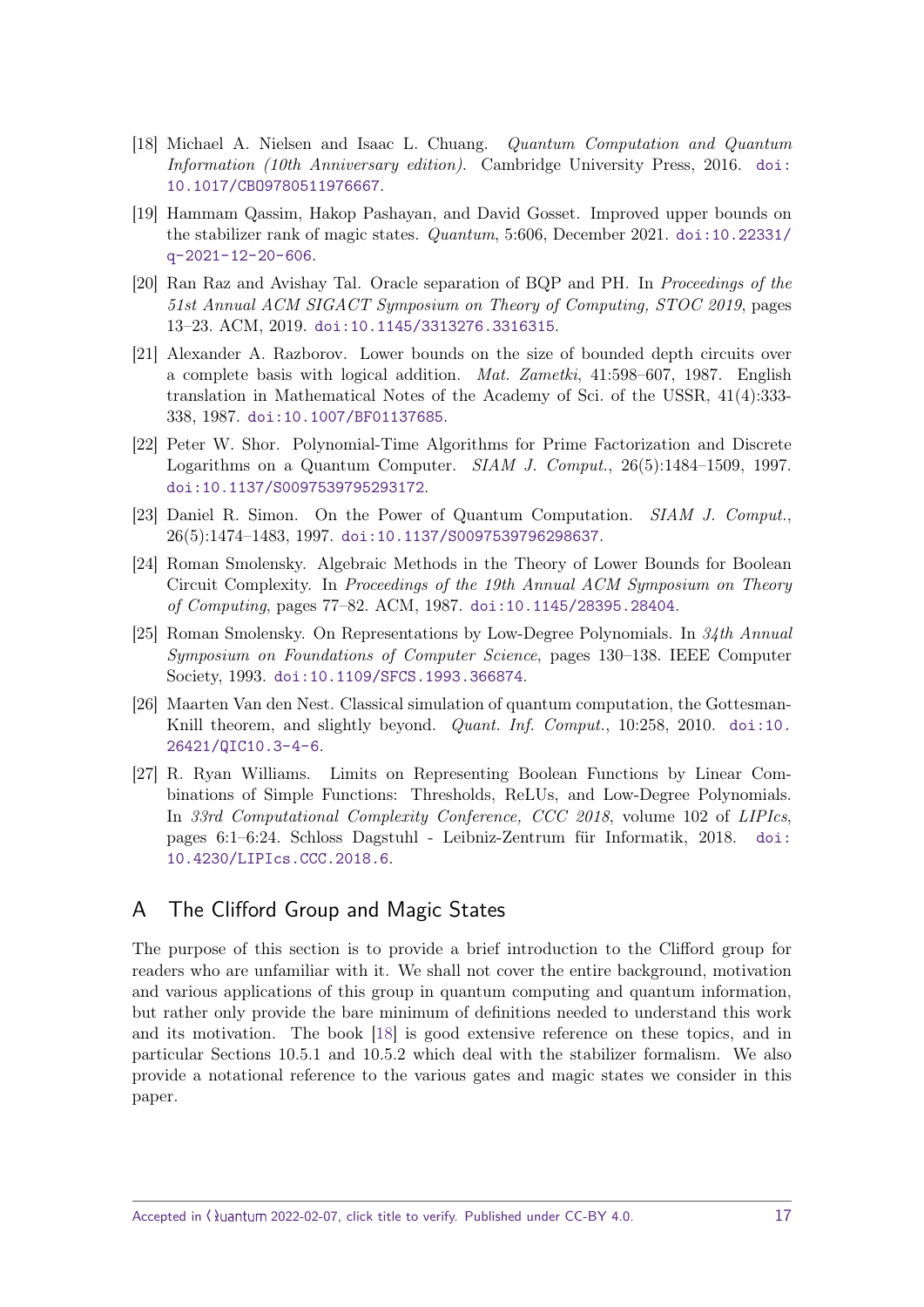#### A.1 Pauli and Clifford Group

The Pauli matrices are three  $2 \times 2$  complex unitary matrices defined as follows:

$$
X = \begin{bmatrix} 0 & 1 \\ 1 & 0 \end{bmatrix}, \quad Y = \begin{bmatrix} 0 & -i \\ i & 0 \end{bmatrix}, \quad Z = \begin{bmatrix} 1 & 0 \\ 0 & -1 \end{bmatrix}.
$$

These matrices generate a subgroup of  $2x2$  matrices of order 16, denoted by  $P_1$  and called the single qubit Pauli group, that contains the elements

$$
\{\pm I, \pm iI, \pm X, \pm iX, \pm Y, \pm iY, \pm Z, \pm iZ\}.
$$

The *n*-qubit Pauli group, denoted *P<sup>n</sup>* is defined as

$$
P_n = \{ \sigma_1 \otimes \sigma_2 \otimes \cdots \otimes \sigma_n : \text{for all } j \in [n], \sigma_j \in P_1 \}.
$$

The Clifford group  $\mathcal{C}_n$  can now be defined as the normalizer of  $P_n$  in the group  $U(n)$  of *n*-qubit unitary matrices. It is convenient, however, to consider  $\mathcal{C}_n$  as a finite group, which is why it is usually defined modulo  $U(1)$ , i.e., we identify two matrices *U* and *V* if  $U = cV$ for some  $c \in \mathbb{C}$  with  $|c| = 1$  (*c* is called a *global phase*):

$$
\mathcal{C}_n := \left\{ U \in U(n) : UP_n U^\dagger = P_n \right\} / U(1).
$$

It turns out that  $\mathcal{C}_n$  has a set of generators which is very easy to describe. Every  $U \in \mathcal{C}_n$ can be generated using the following simple set of gates:

$$
CNOT = \begin{bmatrix} 1 & 0 & 0 & 0 \\ 0 & 1 & 0 & 0 \\ 0 & 0 & 0 & 1 \\ 0 & 0 & 1 & 0 \end{bmatrix}, \quad H = \frac{1}{\sqrt{2}} \begin{bmatrix} 1 & 1 \\ 1 & -1 \end{bmatrix}, \quad S = \begin{bmatrix} 1 & 0 \\ 0 & i \end{bmatrix}.
$$

*H* is called the Hadamard gate and *S* is called the phase gate. The set of stabilizer states is the set of states  $\varphi$  such that  $|\varphi\rangle = U |0^n\rangle$ .

Evidently,  $\{CNOT, H, S\}$  is thus not a universal quantum gate set. However, the set  $\{CNOT, H, S, T\}$ , where

$$
T = \begin{bmatrix} 1 & 0 \\ 0 & e^{i\pi/4} \end{bmatrix}
$$

is the so-called  $\pi/8$  gate, *is* universal.

#### A.2 Magic States

As explained in [Section 1.1,](#page-1-1) any circuit over the (universal) gate set {CNOT*, H, S, T*} can be converted to a circuit of roughly the same size with only Clifford gates, which is given as additional inputs an ample supply of qubits in a *magic state*. The two types of magic states defined by Bravyi and Kitaev [\[6\]](#page-15-9) are

$$
|H\rangle = \cos(\pi/8) |0\rangle + \sin(\pi/8) |1\rangle
$$
, and  $|R\rangle = \cos(\beta) |0\rangle + e^{i\pi/4} \sin(\beta) |1\rangle$ ,

where  $\beta = \arccos(1/$ √ 3)*/*2.

We say two *n*-qubit states  $\psi$  and  $\varphi$  are Clifford-equivalent if  $|\psi\rangle = U |\varphi\rangle$  for  $U \in \mathcal{C}_n$ . Up to a phase, state  $|H\rangle$  is Clifford-equivalent to the state  $|T\rangle = \frac{1}{\sqrt{2}}$  $\frac{1}{2}(|0\rangle + e^{i\pi/4}|1\rangle)$  (see [\[7\]](#page-15-0)), and thus Clifford circuits provided with  $|H^{\otimes n}\rangle$  as auxiliary inputs have the same computational power as Clifford circuits provided with  $|T^{\otimes n}\rangle$ .